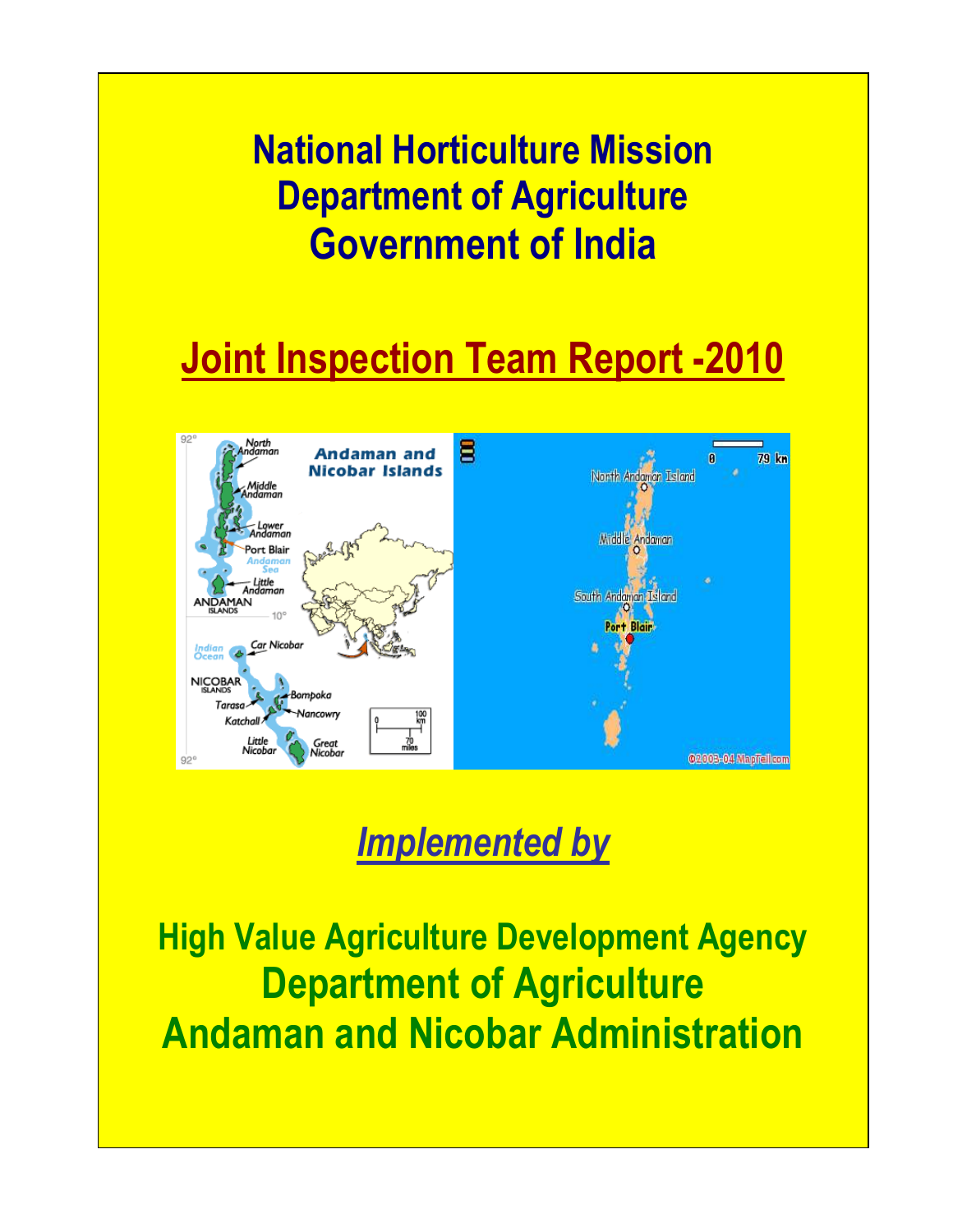# National Horticulture Mission-Joint Investigation Team Report-2010

 A team comprising of Dr.R.C.Upadhyaya, Chief Consultant, NHM, Department of Agriculture, Government of India, Dr.M.Sankaran, Senior Scientist, CARI, Port Blair and Dileep Kumar, Assistant Director of Agriculture, Department of Agriculture, Andaman & Nicobar Administration, had visited the various agriculture fields in South, Middle and North Andaman Districts covered under NHM project implemented by HVADA, Dept.of Agriculture, Andaman & Nicobar Administrations w.e.f.6<sup>th</sup> Dec, 2010 to 10<sup>th</sup> Dec. 2010

| S.             | Village             | Observations/<br><b>NHM</b>  | Recommendations                        |
|----------------|---------------------|------------------------------|----------------------------------------|
| No             |                     | Supplied                     |                                        |
| $\mathbf{1}$   |                     |                              | Field Board should be placed           |
|                | Teylarabad          | Supply of organic inputs for | Supply of organic inputs should        |
|                | South               | multi-tier cropping<br>with  | be monitored                           |
|                | Andaman             | Arecanut-Black<br>pepper-    | Black pepper runners<br>$\bullet$      |
|                |                     | Banana-Papaya-Clove          | should<br>be rolled and                |
|                |                     | Area:                        | kept at the bottom of                  |
|                |                     |                              | standards                              |
| $\overline{2}$ | Mr.Arulanandh       | Gladiolus-Jasmine-           | Specific crop can be given to          |
|                | <b>New Bimliton</b> | Tuberose-Sapota<br>and       | group of farmers on cluster            |
|                |                     | Guava                        | approach for best marketing            |
|                |                     | Area: 0.1ha for each crop    | Poor polythene sheets                  |
|                |                     | Low<br>cost                  | be replaced with<br>can                |
|                |                     | polyhouse:200Sqm             | Silpoline<br>sheet<br>оf               |
|                |                     |                              | 150GSM for low cost                    |
|                |                     |                              | poly house purpose                     |
|                |                     |                              | IARI Marigold varieties                |
|                |                     |                              | can be tried                           |
| 3              | Mr.Arokiyasa        | Tissue culture Banana        | More<br>be<br>area<br>can<br>$\bullet$ |
|                | mi                  | (Var.G9, Red Banana)         | brought<br>under tissue                |

The details are as follows;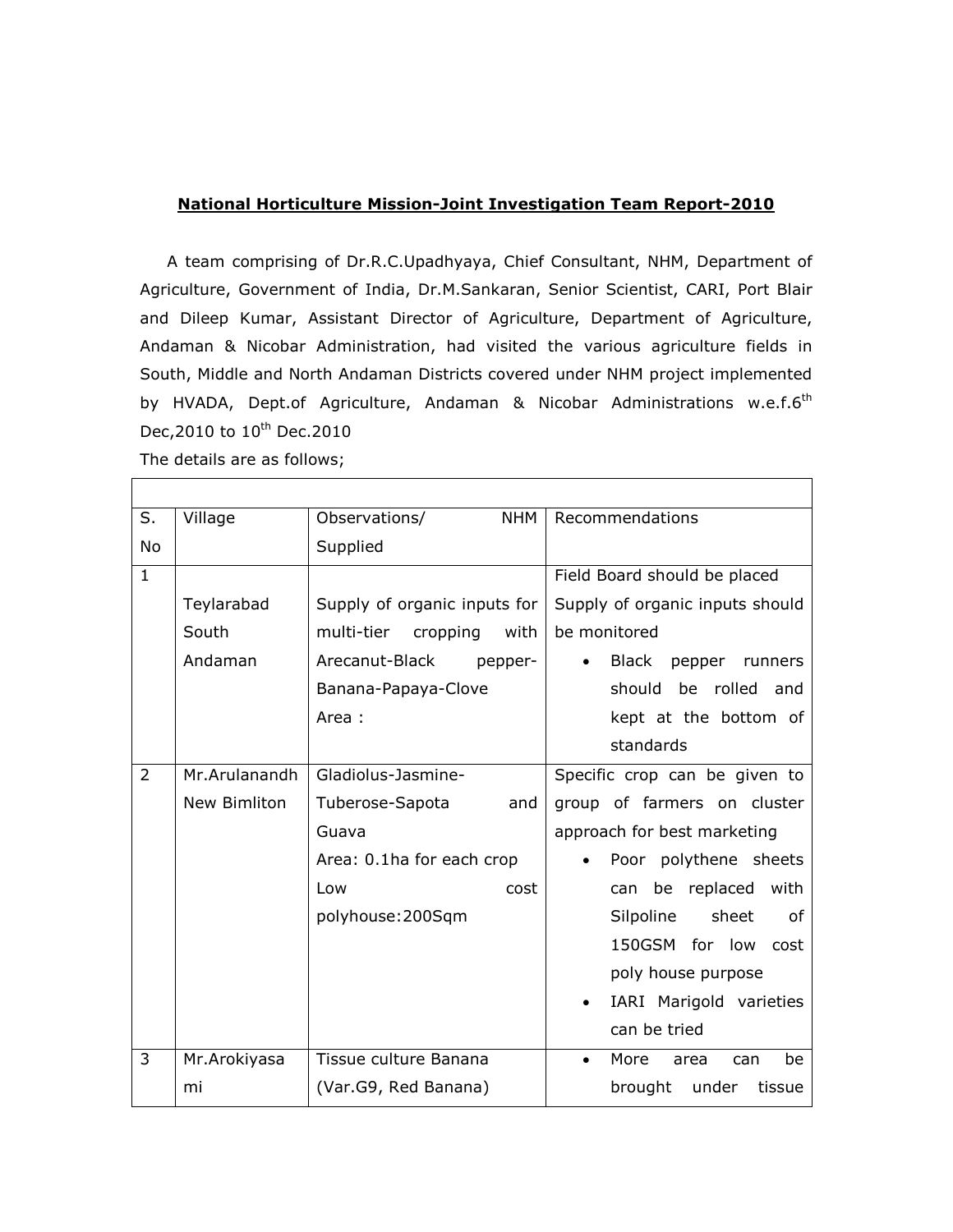|                | Teylarabad    | Area: 0.4ha                                   | culture banana because                     |
|----------------|---------------|-----------------------------------------------|--------------------------------------------|
|                |               |                                               | of<br>increasing market                    |
|                |               |                                               | demand                                     |
|                |               |                                               | Ginger, Black pepper &                     |
|                |               |                                               | Turmeric<br>be<br>can                      |
|                |               |                                               | promoted<br>coming<br>in                   |
|                |               |                                               | years                                      |
| 4              | Mr.Elumalai   | <b>Tissue</b><br>Banana<br>$(G-9)$ ,          | The seedlings may be<br>$\bullet$          |
|                | Rangachang    | Marigold & Jasmine<br>have                    | supplied,<br>instead<br>of                 |
|                |               | supplied<br>been<br>to<br>the                 | supplying<br>marigold                      |
|                |               | farmers for 0.1ha each                        | seed.                                      |
| 5              | Mrs.Chellam   | Mango,<br>sapota, guava,                      | Orange can be excluded<br>$\bullet$        |
|                | Rangachang    | lemon, orange & Banana for                    | UV Stabilized Silpoline                    |
|                |               | 0.1ha each                                    | with 150 GSM should be                     |
|                |               | poly<br>Low<br>cost<br>house                  | used for low cost poly                     |
|                |               | 200Sqm                                        | house purpose                              |
|                |               | 7.12.2010 Visit to Neil Island, South Andaman |                                            |
| $\mathbf{1}$   | Mr.C.H.Biswas | Mango, Guava & Marigold                       | High density planting of<br>$\bullet$      |
|                |               | Area: 0.1 ha each                             | guava intercropped with                    |
|                |               |                                               | Marigold was found to                      |
|                |               |                                               | be remunerative                            |
|                |               |                                               | Multiplication<br>of                       |
|                |               |                                               | marigold<br>by<br>shooting                 |
|                |               |                                               | cutting<br>may<br>be                       |
|                |               |                                               | popularized                                |
|                |               |                                               |                                            |
| $\overline{2}$ | Mr.Suren      | Marigold                                      | Highly profitable crop in                  |
|                | <b>Biswas</b> | Area: 0.1ha                                   | Neil Island                                |
| 3.             | Mr.Chitranjan | Marigold, Tuberose                            | Tuberose<br>can<br>be                      |
|                | Bain          | Area: 0.1ha each                              | excluded and marigold                      |
|                |               |                                               | area can be increased                      |
| $\overline{4}$ | Mr.Ashim      | Vermibed<br>8 <sub>k</sub><br>low<br>cost     | UV Stabilized Silpoline<br>$\bullet$       |
|                | Bawali        | polyhouse                                     | with 150 GSM should                        |
|                |               |                                               | be used<br>for low cost                    |
|                |               |                                               | poly house purpose                         |
| 5              | Mr.Adhir      | Input<br>supply<br>for<br>coconut             | <b>Spices</b><br>should<br>be<br>$\bullet$ |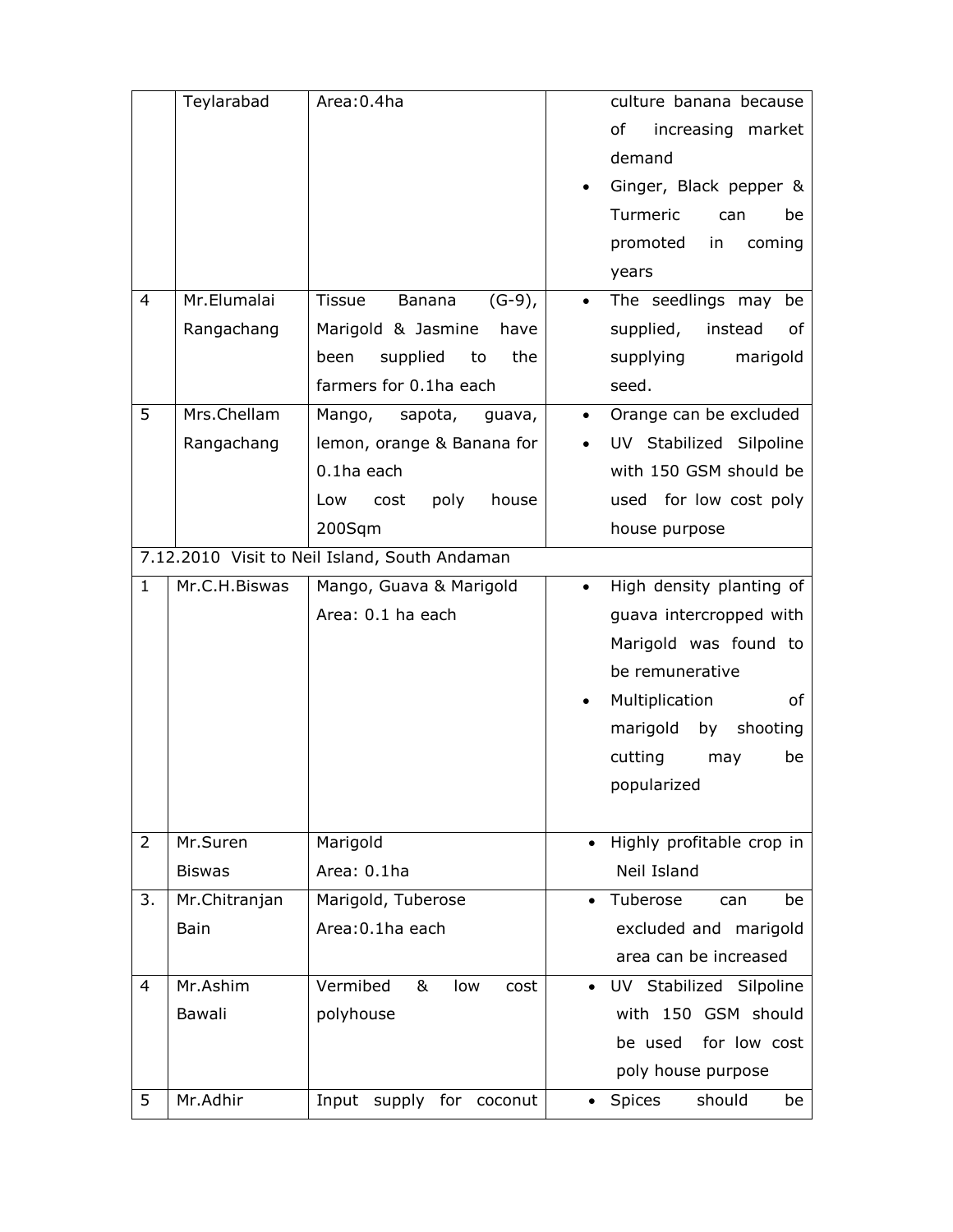|                | Mallick         | gardens                                                                         |           | included<br>and            |
|----------------|-----------------|---------------------------------------------------------------------------------|-----------|----------------------------|
|                |                 |                                                                                 |           | biocontrol of pest can     |
|                |                 |                                                                                 |           | be promoted                |
|                |                 | 8 <sup>th</sup> & 9 <sup>th</sup> December, Visit to Rangat & Maya Bunder areas |           |                            |
| $\mathbf{1}$   | Mr.B.C.Gain     | <b>Tissue</b><br>Culture<br>Banana,                                             |           | UV Stabilized Silpoline    |
|                | Govindpur       | Lemon each for 0.1 ha &                                                         |           | with 150 GSM should        |
|                |                 | poly<br>Low<br>cost<br>house                                                    |           | be used for low cost       |
|                |                 | (200Sqm)                                                                        |           | poly house purpose         |
|                |                 |                                                                                 |           | Planting of tomato at      |
|                |                 |                                                                                 |           | bimonthly<br>interval      |
|                |                 |                                                                                 |           | inside the poly house      |
|                |                 |                                                                                 |           | Tomato var.Avinash-2,      |
|                |                 |                                                                                 |           | All rounder, Trishul and   |
|                |                 |                                                                                 |           | other<br>bacterial<br>wilt |
|                |                 |                                                                                 |           | resistant varieties can    |
|                |                 |                                                                                 |           | be tried                   |
|                |                 |                                                                                 |           | Staggered planting of      |
|                |                 |                                                                                 |           | pineapple can be done      |
|                |                 |                                                                                 |           | across the slopes          |
| $\overline{2}$ | Mr.Ashok        | Tissue<br>Culture<br>Banana,                                                    | $\bullet$ | UV Stabilized Silpoline    |
|                | kumar Sarkar    | clove & Marigold for 0.1 ha                                                     |           | with 150 GSM should be     |
|                |                 | & Low cost poly<br>house                                                        |           | used for low cost poly     |
|                |                 | (200Sqm)                                                                        |           | house purpose              |
|                |                 |                                                                                 |           | Planting of tomato at      |
|                |                 |                                                                                 |           | bimonthly interval inside  |
|                |                 |                                                                                 |           | the poly house             |
|                |                 |                                                                                 |           | Tomato var.Avinash-2,      |
|                |                 |                                                                                 |           | All rounder, Trishul and   |
|                |                 |                                                                                 |           | other<br>bacterial<br>wilt |
|                |                 |                                                                                 |           | resistant varieties<br>can |
|                |                 |                                                                                 |           | be tried                   |
|                |                 |                                                                                 |           |                            |
| 3              | Ms.Mahadev      | Pinepple (var.Kew) for 0.5                                                      | $\bullet$ | Double row planting can    |
|                | Baidya          | ha and Ginger 0.2 ha                                                            |           | be tried                   |
|                | Tugapur Village |                                                                                 |           |                            |
| 4              | Mr.Radha        | Banana (1.16ha)                                                                 | $\bullet$ | Mandarins<br>be<br>can     |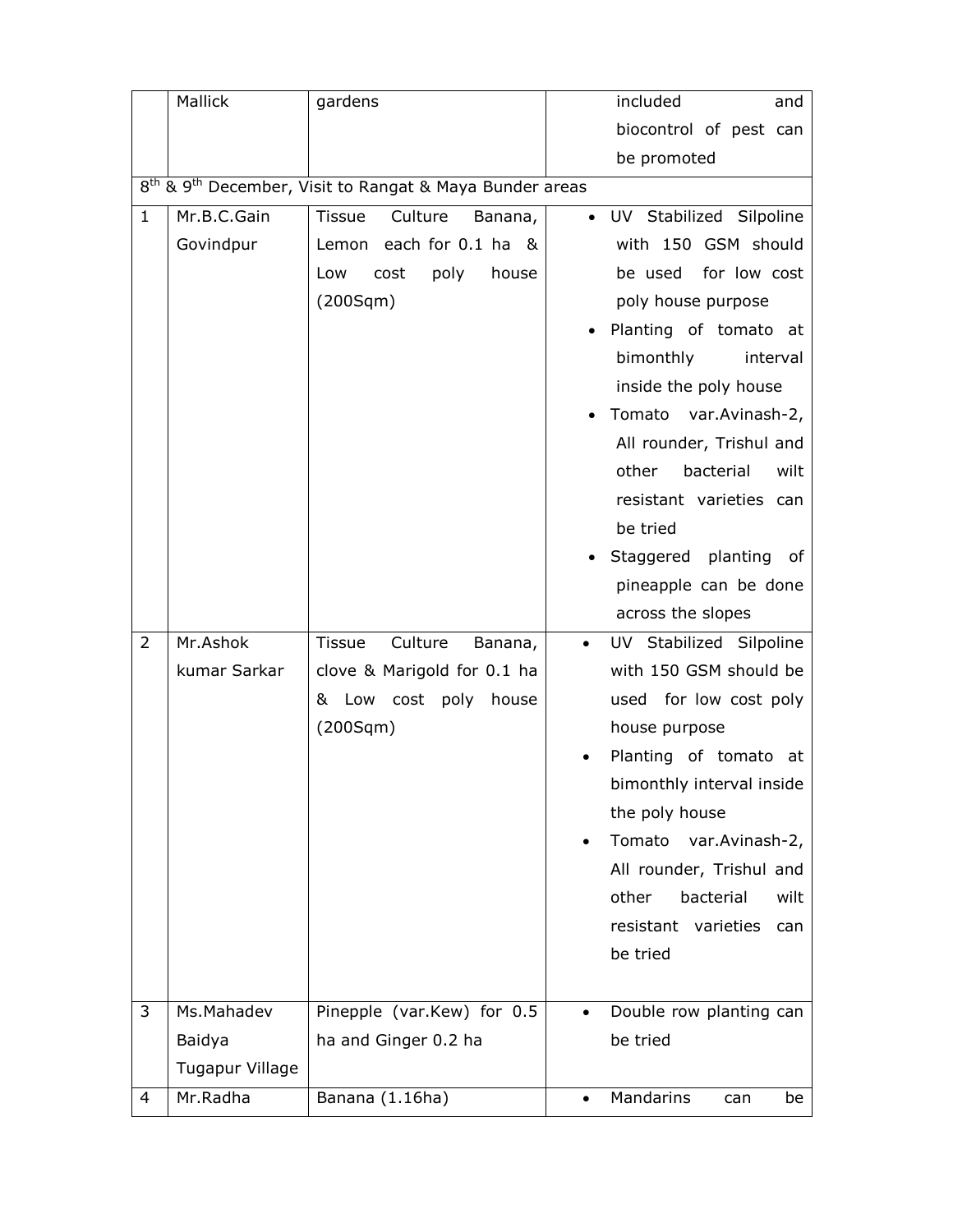|                | Krishnan Nair  | Mandarin (0.1ha)              | replaced with other fruit            |
|----------------|----------------|-------------------------------|--------------------------------------|
|                | Dharmapur      | Black pepper (0.15 ha)        | crops and spices                     |
|                | Village        | Pineapple                     |                                      |
|                |                |                               | A vermi compost unit                 |
|                |                |                               | can be established                   |
| 5              | Mr.Sashidaran  | Banana (1.16ha)               | Mandarins<br>be<br>can<br>$\bullet$  |
|                | Nair           | Mandarin (0.1ha)              | replaced with other fruit            |
|                | Dharmapur      | Sapota (0.1ha)                | crops and spices                     |
|                | Village        |                               | A vermi compost unit                 |
|                |                |                               | can be established                   |
| 6              | Mr.S.K.Sarkar  | Low cost poly house           | UV Stabilized Silpoline<br>$\bullet$ |
|                | Nimbutala      |                               | with 150 GSM should be               |
|                |                |                               | used for low cost poly               |
|                |                |                               | house purpose                        |
|                |                |                               | Broccoli can be tried                |
|                |                |                               | under poly house                     |
|                |                |                               |                                      |
| $\overline{7}$ | Mr. Kunjlal    | Cinnamon and Black pepper     | · Systematic planting of             |
|                | Hawildar       |                               | spices and fruit crops               |
|                |                |                               | under<br>areca<br>nut                |
|                |                |                               | garden can be done                   |
| 8              | Mr.Panchanand  | Ginger (0.1ha)                | • More<br>area<br>be<br>can          |
|                | Prasad         |                               | brought under ginger                 |
|                | Kadamtala      |                               | cultivation                          |
| 9.             | Mr. Mesararian | culture<br>  Tissue<br>Banana | Proper mulching<br>and               |
|                | Kirkata        | (0.1ha)                       | nutrient supply should               |
|                |                |                               | be done                              |
| $\mathbf{1}$   | Progeny Farm,  | Spices,<br>Pine<br>apple<br>& | Soil<br>media                        |
| 0              | Dept.of        | Polyhouse                     | standardization<br>for               |
|                | Agriculture    |                               | poly house production                |
|                | Jirkatang      |                               | of vegetable                         |
|                |                |                               | · Double & Triple<br>row             |
|                |                |                               | system of planting                   |
|                |                |                               | • Standardization<br>of              |
|                |                |                               | sucker production<br>in              |
|                |                |                               | pineapple                            |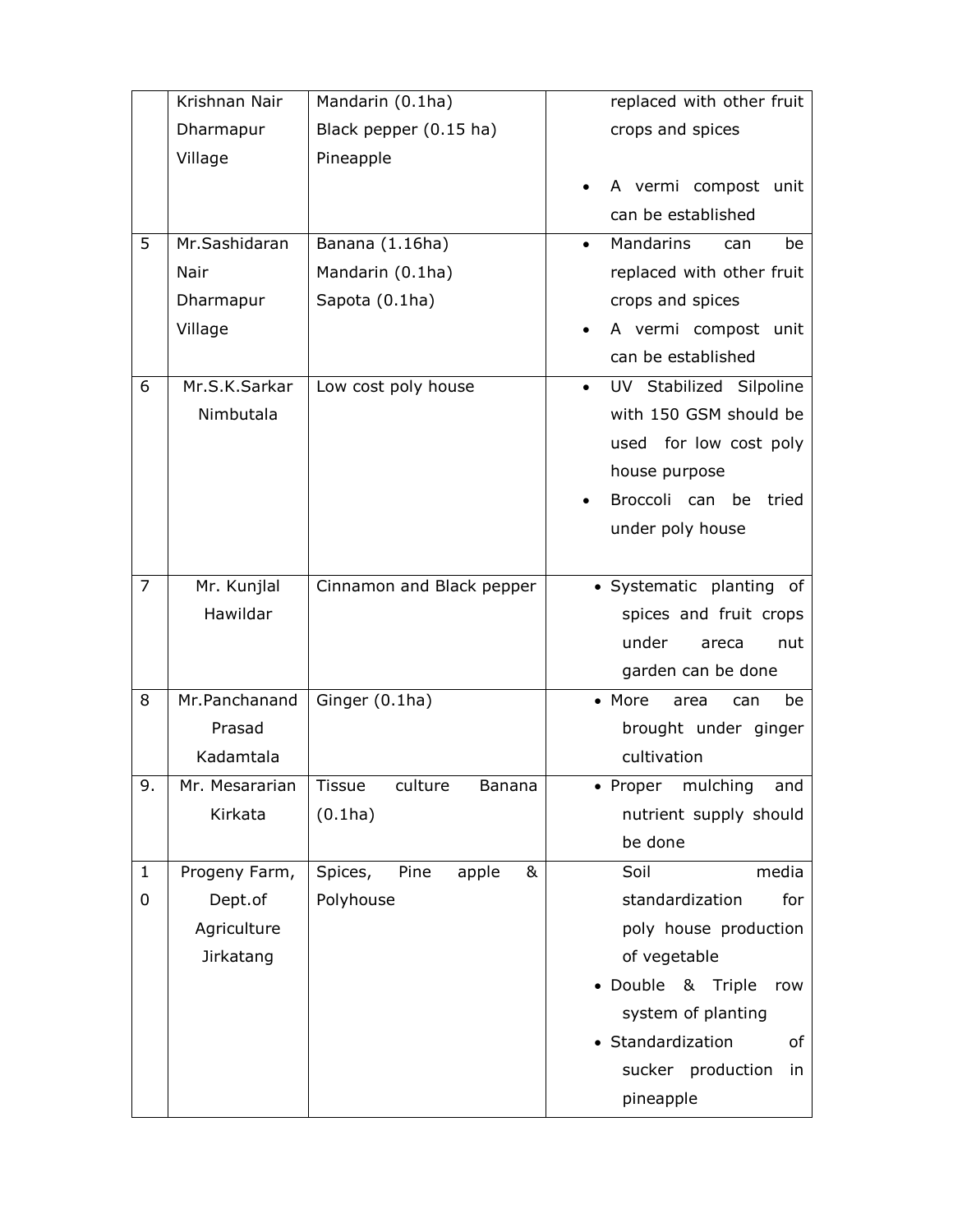# General Recommendations:

- Coconuts based /Areca nut based farming technologies already developed can be popularized and system involving high value intercrops(Black pepper, nutmeg, clove, cinnamon, ginger, turmeric and pineapple) may be standardized and also organic farming practices for the system may be developed.
- Replanting, rejuvenation and consolidation of the old, senile and unproductive plantations in systematic way in a Mission Mode Approach with quality planting materials of high yielding varieties and hybrid.
- The required planting materials of the crop varieties/hybrids already released/identified should be made available to the farmers in adequate quantities at appropriate time. Community nurseries can be encouraged with proper training to farmers and providing basic infrastructures for raising such nurseries.
- Development of cost effective production technologies (Good Agriculture Practices) to make plantation crop more competitive in the domestic and main land market.
- Encourage inter/mixed/multiple and multistory cropping and mixed farming system with high value crops.
- Development of machinery for harvest and post harvest aspect of Plantation Crops is needed due to non availability of trained man power. Prevention of Post Harvest losses and value addition to be given priorities, especially from small Islands and interior areas.
- The farmers and field's functionaries may be provided regular trainings and visits to main land and at Port Blair in adopting latest technologies and promotion of farmers participations in R & D activities Training to the farmers and field functionaries on poly house management may be organized in collaboration with CARI.
- It has been observed that heavy toxic pesticides are used for vegetable production at A & N Islands. Therefore, neem based pesticide may be produced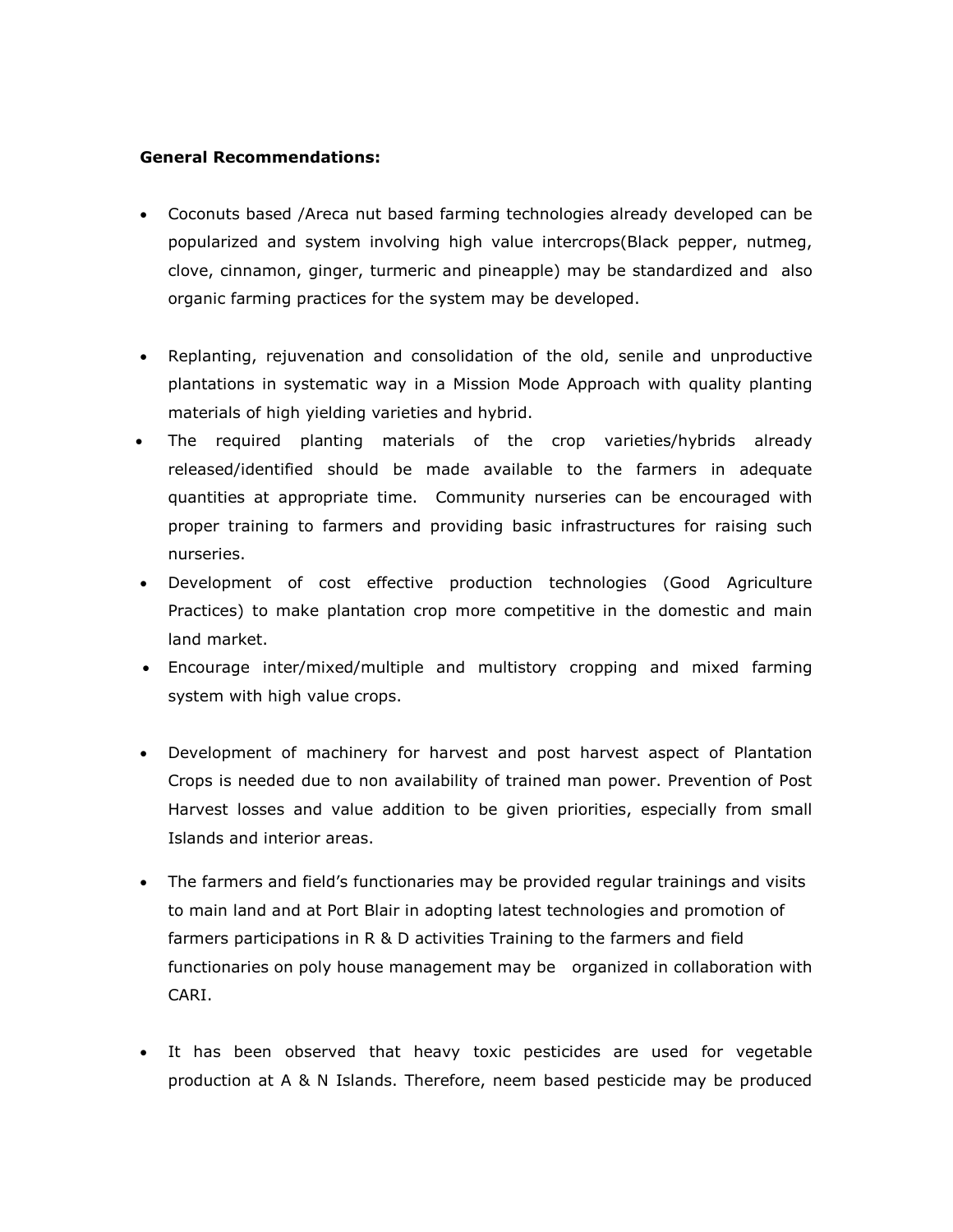with private-public partnership mode for reducing pesticide load on vegetable crop production, since Neem is commonly grown at A & N Islands.

- Integrated processing units (Coconut Mango etc.) may be set up with Public Private-Farmers Partnership at A & N Islands and Integrated processes should be designed a viable unit but not too big. Banana ripening chamber facilities may be created near main vegetable/fruit market.
- The district officers may provide the monthly target and evaluate the achievement in the field and monitor the cumulative progress. SHM should also update to web based progress in first week of every month.
- Display boards with NHM logo may be placed wherever NHM financial assistance is provided.
- Organized market should be established in Islands for horticultural produce. Institution for certification of organic produce and its marketing should be established in Islands.
- Protected cultivation is very important and need to be promoted to grow high value, high quality horticultural produces including nursery management, plantation materials etc. under high temperature and high rainfall conditions of A & N Islands.

# **Introduction**

Andaman and Nicobar Island is a chain of 572 Island stretched from North to South and located about 1200 km of mainland on longitude  $93^{\circ}$ -94 $^{\circ}$  East ant latitude  $6^{\circ}$  -17° north. Out of the 572 islands & islets, 38 islands are inhabited and 8 islands are covered under various settlement programme. In term of livelihood, about 50% of the UT population is directly dependent of Agriculture & Allied Activities. The total land being used for agriculture is relatively small due to paucity of non-forested land and numerous competing infrastructural demands. Thus, only about 6% of the nonforested land i.e. about 50,000 ha is being used for agriculture purposes of which 10561 ha is under field crops and 29774 ha is under plantation crops. Devastating Tsunami of December, 2004 has further damaged permanently about 9% (4206 ha) of pre-Tsunami Agriculture Land. Half of the agriculture land is used for coconut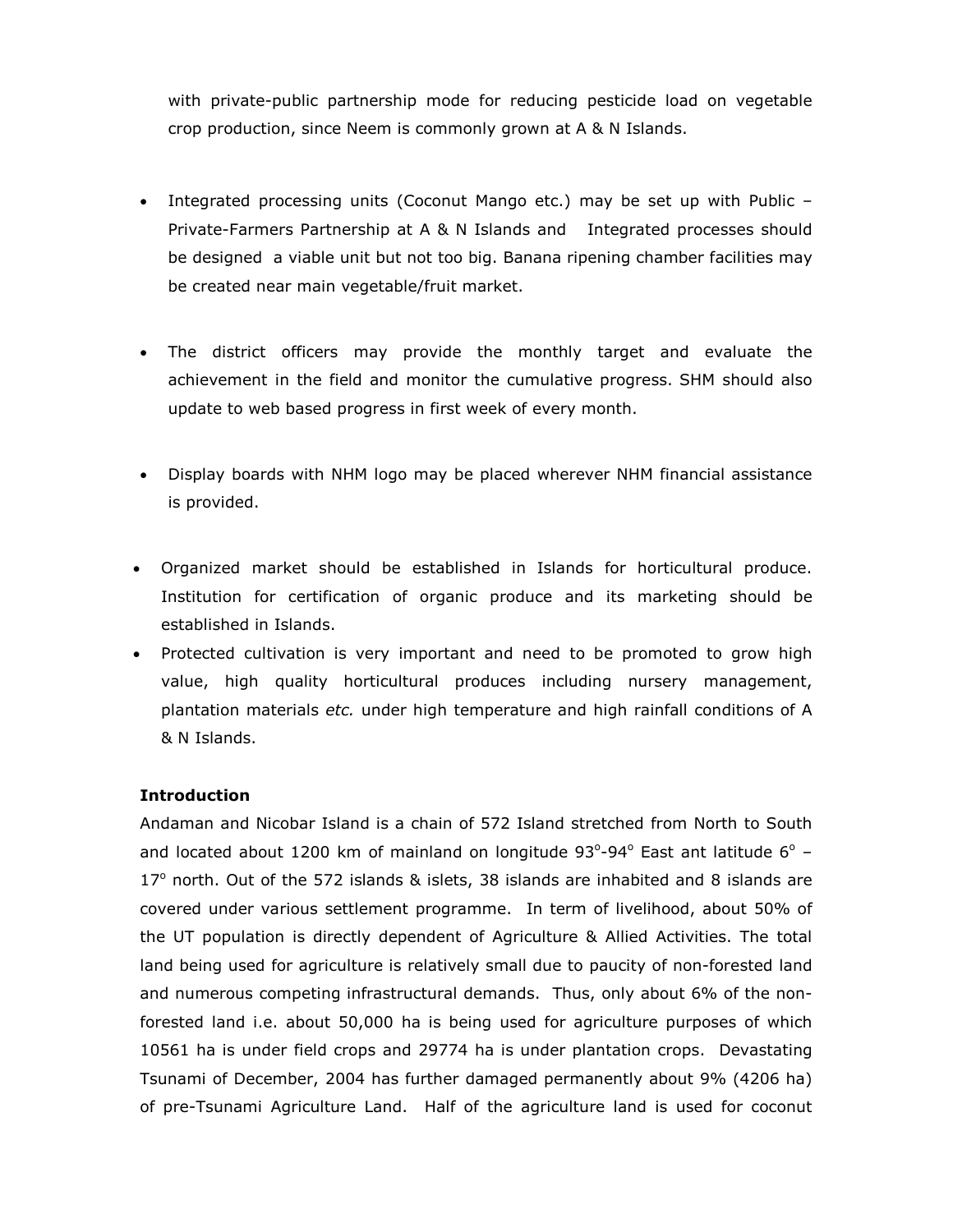plantation, 10% is for areca nut and 20% for Fruits, Vegetables and Root Crops and 20% is for Paddy Cultivation. Due to land limitation high value and low volume agriculture has to be encouraged to increases productivity and make horticulture commercially viable.

| No. of Farmers       | $-14525$ |
|----------------------|----------|
| No. of land holdings | -10410   |
| Average holding size | -2.46 ha |

#### Horticulture Status of A & N Island

Islands enjoys tropical & humid climate and receive rainfall of nearly 3000 mm commencing from May-January and receive both Southwest and Northwest monsoon. The average mean temperature varies from  $23^{\circ}$  C to  $32^{\circ}$  C with to 70-90% humidity. Topography is undulating and climate is congenial for plantation crops like coconut, areca nut and Horticulture crops like tropical fruits and spices.

Though plantation crops like coconut, areca nut and cashew are the plantation crops grown in the Island, coconut is the major crop grown in 20927 ha followed by areca nut (4046.44) and cashew nut (568.50 ha). All these are yielding far below the expectations due to low input management and also due old age of plantations and senility. Despite repeated efforts to develop horticulture there has been no tangible impact in term of increase in productivity and income generated by farmers. The productivity of the most of the horticulture crops is however low, mainly due to inadequate awareness of hi-tech intervention & primitive methods of cultivation being practiced by the local population.

# POTENTIAL OF HORTICULTURE

The agro-climatic conditions of these islands are congenial for the horticulture crops like Fruits, Spices and Flowers. The Islands being the biodiversity rich one are the veritable treasure house of valuable medicinal aromatic and dye herbs, trees & shrubs. There is good scope for the production of tropical fruits like Mangosteen, Durian, Rambutan, Grapefruit, Pomelo & Longan which has high export potential. High Value Agriculture programme is tailored for these islands for boosting productivity of various horticulture crops. All the schemes have been formulated based on the guidelines of National Horticulture Mission, National Horticulture Board and Coconut Development Board. The estimated costs of all components are higher in the Andaman & Nicobar Islands as compared to the mainland condition hence the subsidy as per the existing pattern is not sufficient. The island being away from the mainland, transportation of various input creation of infrastructure for protected cultivation etc increases the cost estimate many folds and developing such structures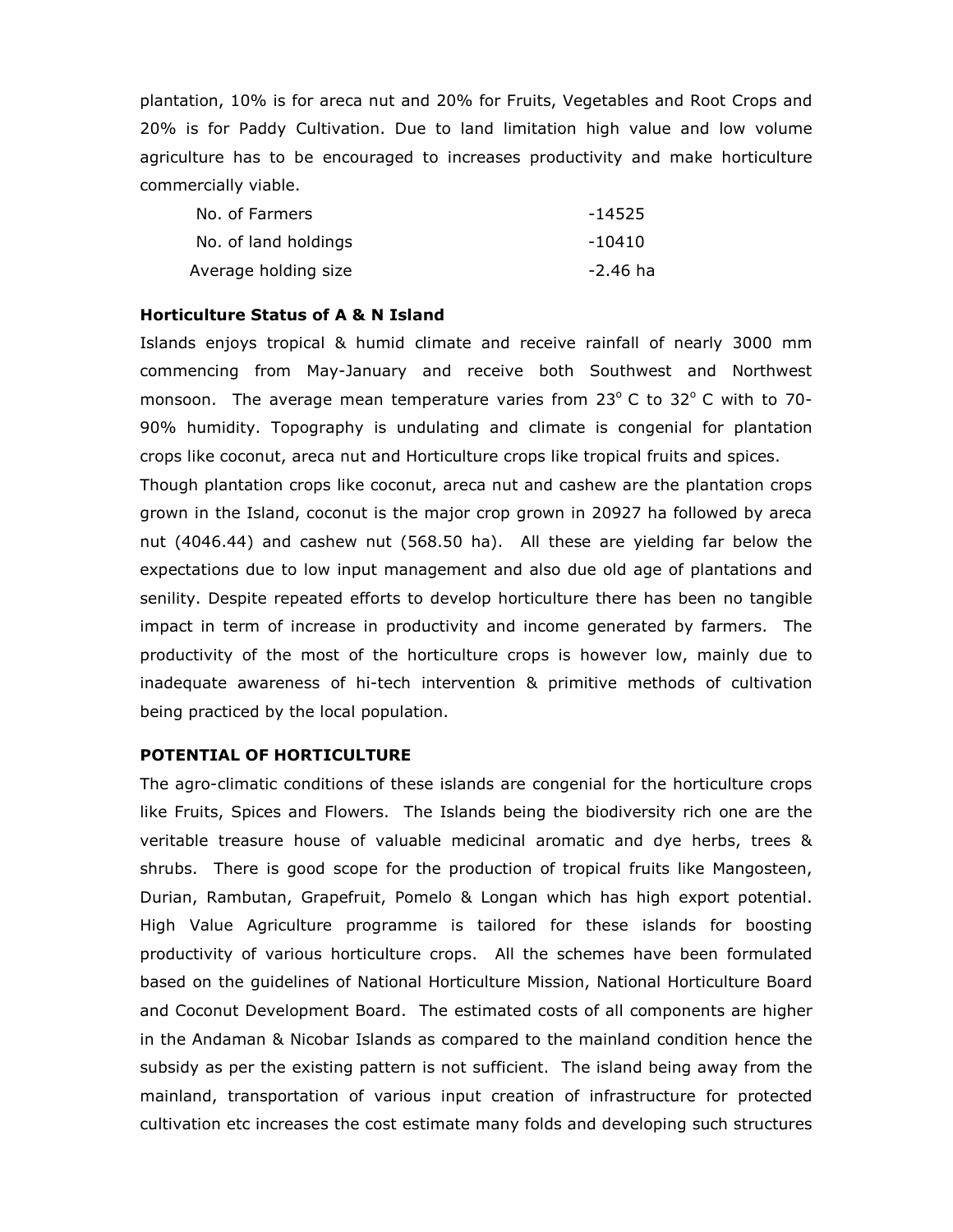within the estimated cost given in the guidelines is not possible. Considering the higher cost index of Andaman & Nicobar Islands, scheme needs to be formulated considering the Andaman condition.

#### Coconut

 Coconut is considered as the only remunerative crop of the islands. The main economy of the people directly depends on the fortunes of the crop. Hence ant disturbances in the coconut sector would affect the well being of the coconut farming community. In 1979-80 the area under coconut in the island was 20787 ha with a production of 67.29 million nuts. During the period of last two decades the area has been increased to 24746 ha production to 87.5 million nuts and the productivity is 3536 nuts per ha.

#### Cashew Nut

Cashew Nut is grown in 568.50 ha with a production of 86 t and productivity level of 150 kg / ha / year. The present performance is not encouraging to go for area expansion. The reasons for such low performance should be carefully analyzed. While climatic conditions seems to be adequate, a research study should be taken up in a systematic way making use of available high yield varieties / hybrids or wait for 2 or 3 years to assess the performance of present study for a period of five years and then popularizing will be advisable. While bringing plantation materials from mail land internal quarantine should be strictly followed in order prevention of any entry of new pests and diseases.

#### Black Pepper

Pepper being a vegetatively propagated perennial, the major bottle neck is damage caused by nematode Radopholus similis, fungus Phytopthora capsici and the pest pollu.

Resistant/ tolerant varieties like IISR Pournami, IISR Shakthi and IISR Thevam are available for cultivation. This coupled with retention of good quality parameters will help in producing high quality black pepper with less usage of pesticides and fungicides. The most probable approach to bring these characters into a single genotype is by gene pyramiding through conventional and biotechnological methods. High production technologies in black pepper resulted in substantial increase in yield. This with the knowledge of geographical region, in which high quality market driven organic pepper can be grown, will help India in retaining its position in pepper trade.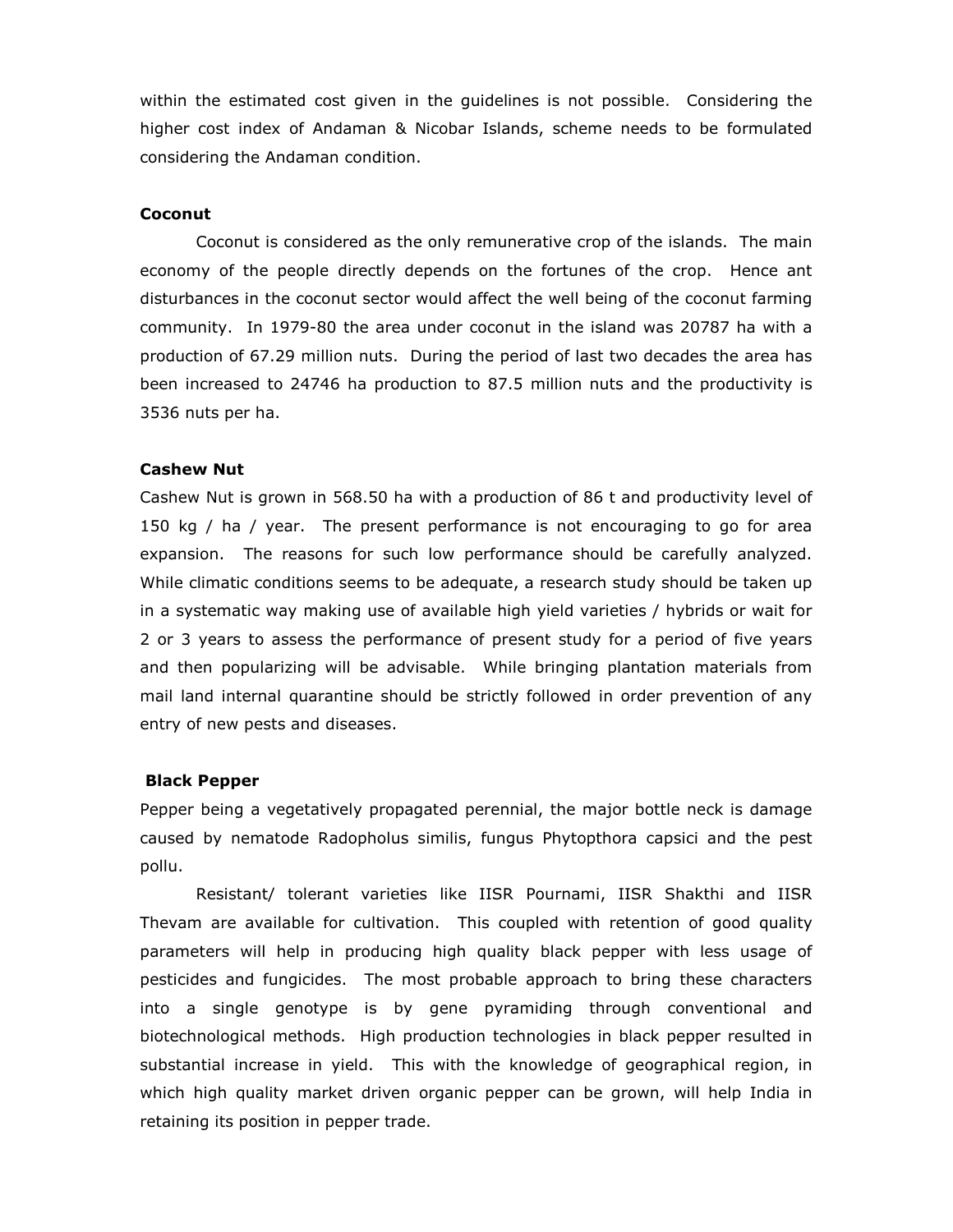#### Ginger

The most important indigenous cultivators like Maran, Himachal, Wynad Local, Nadia, BajPai, Kuruppampadi and other popular exotic cultivar Rio-de-janerio, and high yielding varieties like IISR Varada, IISR Mahima and IISR Rejatha may be popularized for increasing productivity. Mahima is also resistant to root knot nematode. Other improved varieties of ginger are Suprabha, Suruchi, Suravi (released by OUAT Pottangi, Orissa) and Himgiri (released by DYSPUHF, solan, Himachal Pradesh). Varieties suited for different end use such as oil varieties suited to different kinds of processing are also available. These varieties have very high export potential as India has 50% share in oil and Oleoresins trade in world market.

#### Turmeric

IISR, Kozhikode has released high yielding and high quality (5.5-6.0% curcumin) turmeric varieties viz. IISR Prabha, IISR Pratibha, IISR Kedaram & IISR Alleppey Supreme. Kanthi, Sobha, Sona and Varna are the improved varieties if turmeric from Kerala Agriculture University, Trissur, Kerala and suranjana a new variety released for West Bengal by the BCKV, Kalyani are also suitable for adoption in A & N Islands as the agro climatic conditions are similar to these region.

## **Strategies**

To commercialize Horticulture/ an end-to-end approach comprising of technology dissemination from sowing –Harvest-Post-harvest technology-market-consumer linkage need to be established. High Value Agriculture programme sponsored by National Horticulture Mission, National Horticulture Board and Coconut Development Board are implemented through High Value Agriculture Development Agency, August, 2004.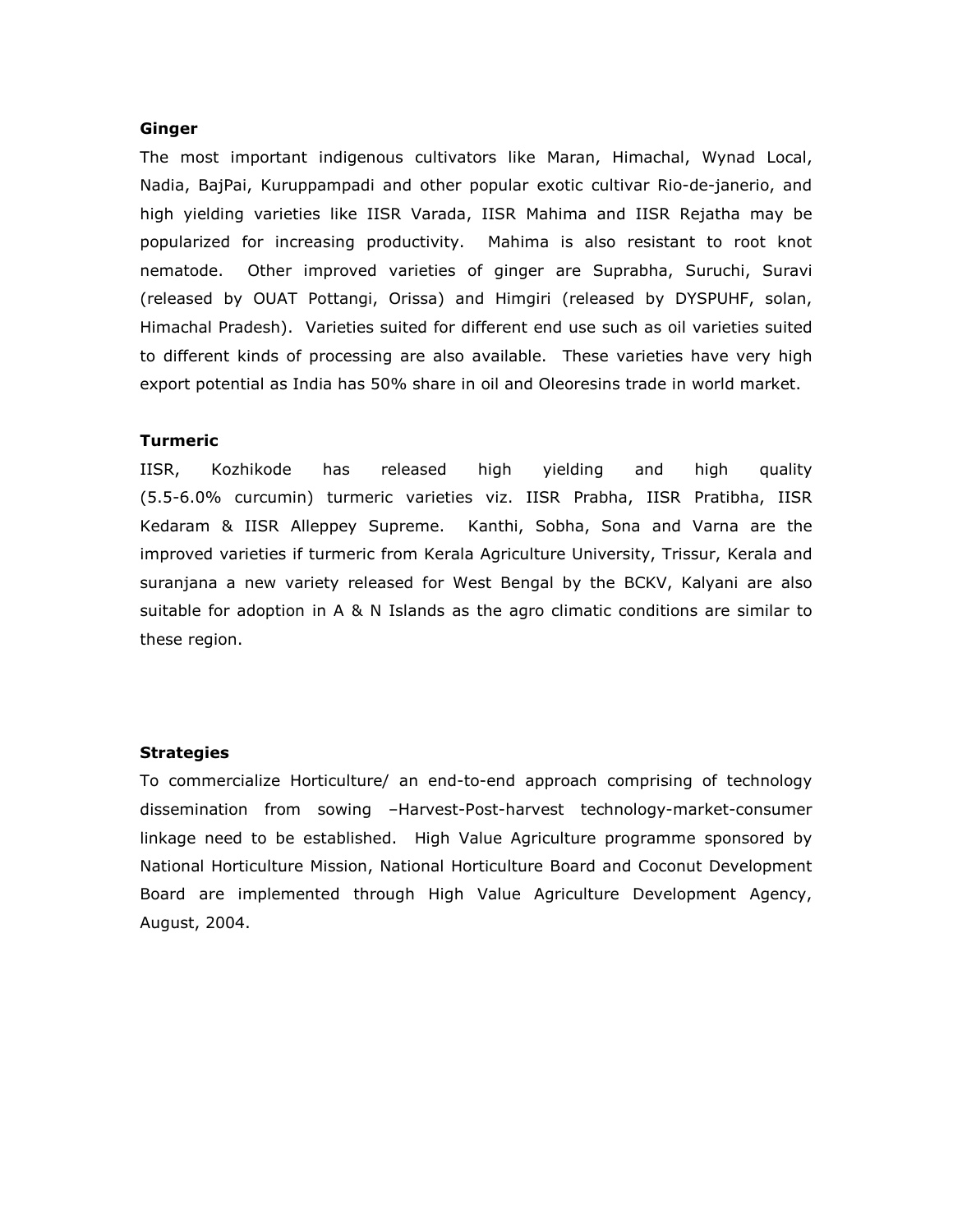|                      | <b>CLIMATE DATA</b> |         |         |         |          |          |          |          |            |          |
|----------------------|---------------------|---------|---------|---------|----------|----------|----------|----------|------------|----------|
| Month                | Jan                 | Feb     | Mar     | Apr     | May      | Jun      | Jul      | Aug      | <b>Sep</b> | Oct      |
| Average<br>high °C   | 29.4                | 30.2    | 31.5    | 32.5    | 31.1     | 29.6     | 29.2     | 29.1     | 29.1       | 29.6     |
| (°F)                 | (84.9)              | (86.4)  | (88.7)  | (90.5)  | (88)     | (85.3)   | (84.6)   | (84.4)   | (84.4)     | (85.3)   |
| Average<br>low °C    | 23.1                | 22.5    | 23.2    | 24.7    | 24.7     | 24.4     | 24.3     | 24.2     | 23.7       | 23.7     |
| (°F)                 | (73.6)              | (72.5)  | (73.8)  | (76.5)  | (76.5)   | (75.9)   | (75.7)   | (75.6)   | (74.7)     | (74.7)   |
| Precipitati<br>on mm | 46.4                | 26.5    | 29.3    | 69.0    | 360.4    | 501.1    | 423.7    | 425.1    | 463.0      | 300.7    |
| (inches)             | (1.827)             | (1.043) | (1.154) | (2.717) | (14.189) | (19.728) | (16.681) | (16.736) | (18.228)   | (11.839) |

# THRUST AREA

- Production & supply of good quality planting materials.
- Creation of water harvesting structures and recharge aquifers.
- Productivity improvement and value addition in Coconut.
- Establishment of Hi-tech nurseries for planting materials.
- Protected cultivation of flowers and exotic vegetables.
- Commercial cultivation of indigenous medicinal and aromatic plants and extracting of essential oils.
- Facilities at Port Blair airport for sorting perishables for its shipment to mainland.
- Establishment of Terminal Market on hub & spoken system, with spokes in main vegetable growing areas at islands and the Hub at Port Blair.
- Strengthening market information system and marketing infrastructure facilities.
- Infrastructure for grading, sorting and packaging centers in different production units.
- Private investment should be promoted through some incentives in the form of tax holiday, rebate in land allotment, concessions on import of machinery, exemption from octroi.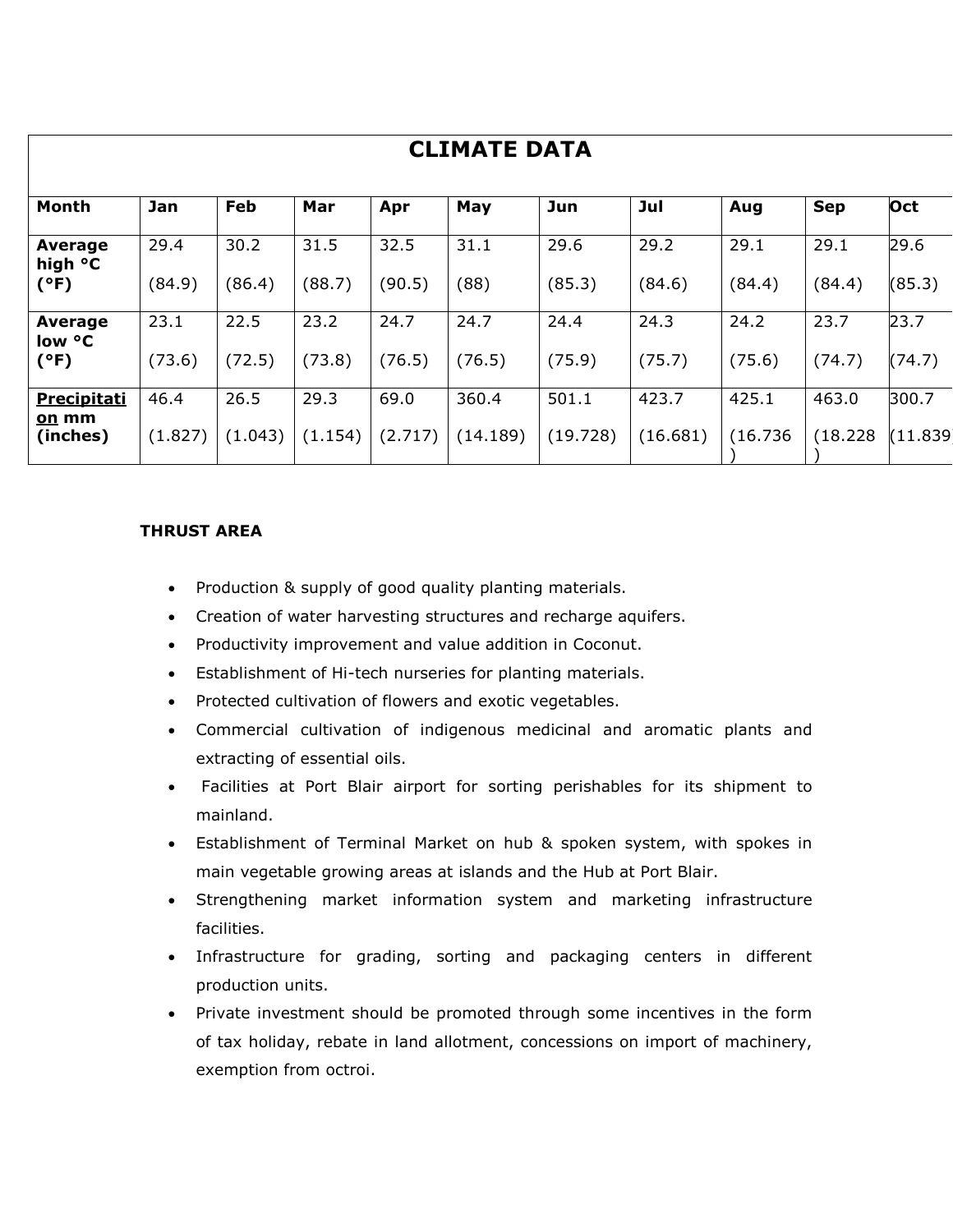• To upgrade the Socio-Economic Status of Rural masses through non-farm activities.

# AREA PRODUCTION & PRODUCTIVITY OF DIFFERENT SPICES IN A & N ISLANDS:

| <b>Spice Crops</b>  | 2006-07   |                |                                |  |  |  |  |  |
|---------------------|-----------|----------------|--------------------------------|--|--|--|--|--|
|                     | Area (ha) | Production (t) | <b>Productivity</b><br>(kg/ha) |  |  |  |  |  |
| <b>Black Pepper</b> | 610.0     | 40.0           | 66.0                           |  |  |  |  |  |
| <b>Chilies</b>      | 400.0     | 900.0          | 2250.0                         |  |  |  |  |  |
| <b>Cinnamon</b>     | 153.0     | 18.0           | 118.0                          |  |  |  |  |  |
| <b>Clove</b>        | 200.0     | 8.0            | 40.0                           |  |  |  |  |  |
| Ginger              | 200.0     | 1900.0         | 9500.0                         |  |  |  |  |  |
| <b>Nutmeg</b>       | 83.0      | 5.0            | 60.0                           |  |  |  |  |  |
| <b>Turmeric</b>     | 100.0     | 700.0          | 7000.0                         |  |  |  |  |  |

# Financial Achievements of High Value Agriculture in Andaman & Nicobar Islands (2005-06 to 2008-09)

| Funding<br>Agency | Fund<br>received<br>(Rs. in | FUND UTILISATION (Rs. in lakh) | <b>Balance</b><br>Amount<br>(Rs.<br>in |         |         |         |       |
|-------------------|-----------------------------|--------------------------------|----------------------------------------|---------|---------|---------|-------|
|                   | lakh)                       | 2005-06                        | 2006-07                                | 2007-08 | 2008-09 | Total   | lakh) |
| <b>NHM</b>        | 85.0                        |                                | 4.177                                  | 10.777  | 70.04   | 84.987  | 0.013 |
| <b>NHB</b>        | 24.50                       |                                |                                        | 7.715   | 16.785  | 24.50   | 0.00  |
| <b>CDB</b>        | 84.18                       | 1.219                          | 2.296                                  | 20.02   | 59.715  | 83.25   | 0.930 |
| <b>TOTAL</b>      | 193.68                      | 1.219                          | 6.473                                  | 38.512  | 146.185 | 192.382 | 1.298 |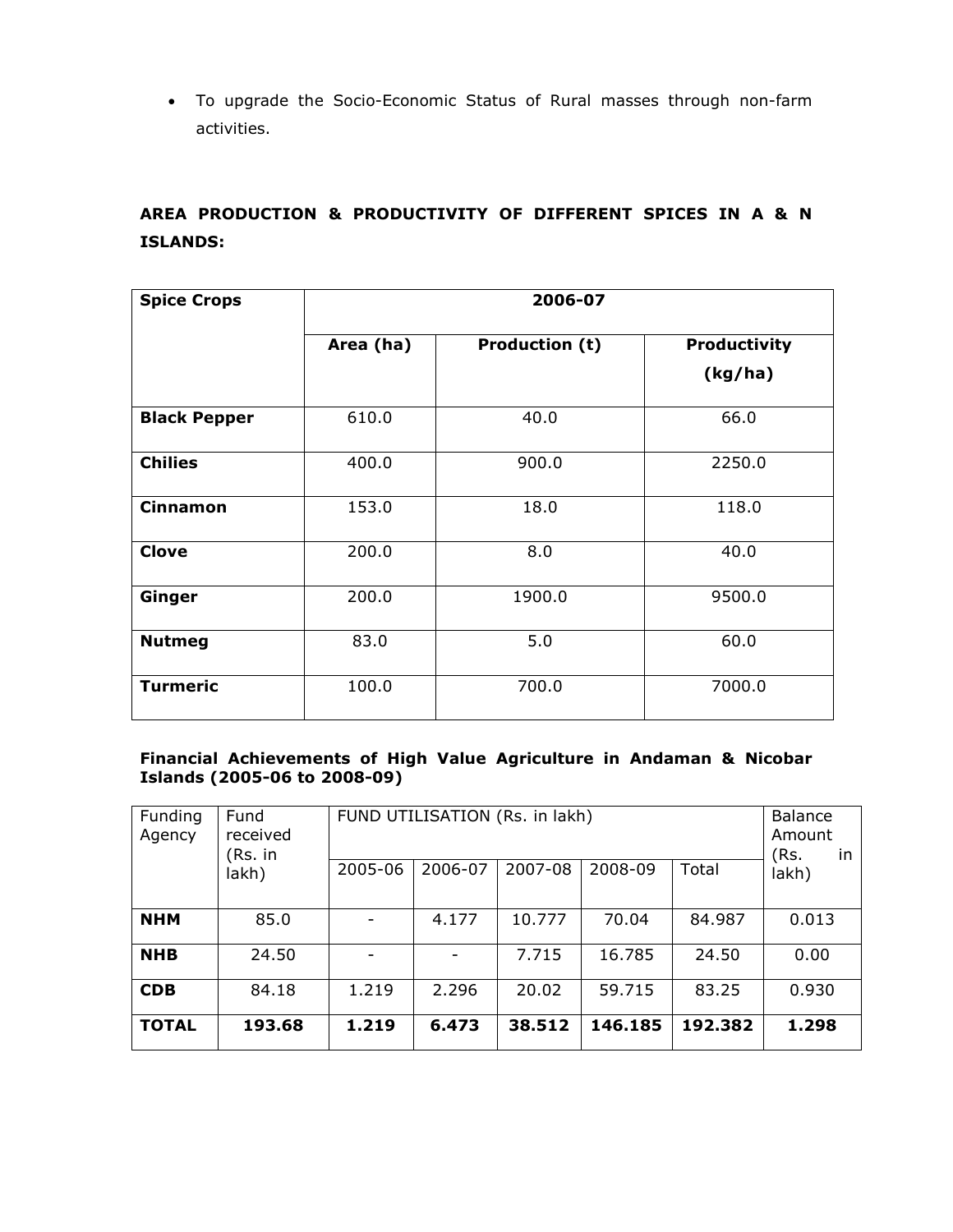# Financial Achievements of High Value Agriculture in Andaman & Nicobar Islands during the year 2009-10

| Funding<br>Agency | Fund<br>received<br>$(2009-10)$<br>(Rs. in lakh) | Balance amount<br>from the previous<br>year | Total   | Utilization | Balance<br>Amount<br>(Rs. in lakh) |
|-------------------|--------------------------------------------------|---------------------------------------------|---------|-------------|------------------------------------|
| <b>NHM</b>        | 200.00                                           | 0.013                                       | 200.013 | 153.14      | 46.872                             |
| <b>NHB</b>        |                                                  |                                             |         |             |                                    |
| <b>CDB</b>        | 122.702                                          | 0.930                                       | 123.632 | 105.99      | 17.64                              |
| <b>RR</b>         | 36.56                                            |                                             | 36.56   |             | 36.56                              |
| <b>TOTAL</b>      | 322.702                                          | 0.943                                       | 360.205 | 259.13      | 101.702                            |

# Financial Achievements of High Value Agriculture in Andaman & Nicobar Islands during the year 2010-11

| Funding<br>Agency | Fund<br>received<br>$(2010-11)$<br>(Rs. in lakh) | Balance amount<br>from the previous<br>year | Total   | <b>Utilization</b> | <b>Balance</b><br>Amount<br>(Rs. in lakh) |
|-------------------|--------------------------------------------------|---------------------------------------------|---------|--------------------|-------------------------------------------|
| <b>NHM</b>        | 152.00                                           | 46.872                                      | 198.872 | 133.267            | 65.605                                    |
| <b>NHB</b>        |                                                  |                                             |         |                    |                                           |
| <b>CDB</b>        | 63.105                                           | 17.64                                       | 80.745  | 78.335             | 2.41                                      |
| <b>RR</b>         |                                                  | 36.56                                       | 36.56   | 30.42              | 6.14                                      |
| <b>TOTAL</b>      | 215.105                                          | 101.072                                     | 316.177 | 242.022            | 74.155                                    |

# Physical and Financial Achievement Report up to March 2007 under the scheme of High Value Agriculture

| S.<br><b>No</b> | <b>Particulars</b>                                                                                                    |                 | <b>Target</b>                    | <b>Physical</b><br><b>Achievement</b> |                                   | <b>Financial</b><br><b>Achievement Remarks</b><br>(in Lakh) |  |
|-----------------|-----------------------------------------------------------------------------------------------------------------------|-----------------|----------------------------------|---------------------------------------|-----------------------------------|-------------------------------------------------------------|--|
|                 |                                                                                                                       | <b>Physical</b> | <b>Financial</b><br>(in<br>Lakh) | Area<br>(Ha)                          | No. of.<br><b>Benefic</b><br>iarv |                                                             |  |
| A               | <b>NATIONAL HORTICULTURE</b><br><b>MISSION</b>                                                                        |                 |                                  |                                       |                                   |                                                             |  |
| 1               | <b>Establishment of high tech</b><br>model nursery for fruit plants<br>and ornamental both small<br>and large farmers |                 |                                  |                                       |                                   |                                                             |  |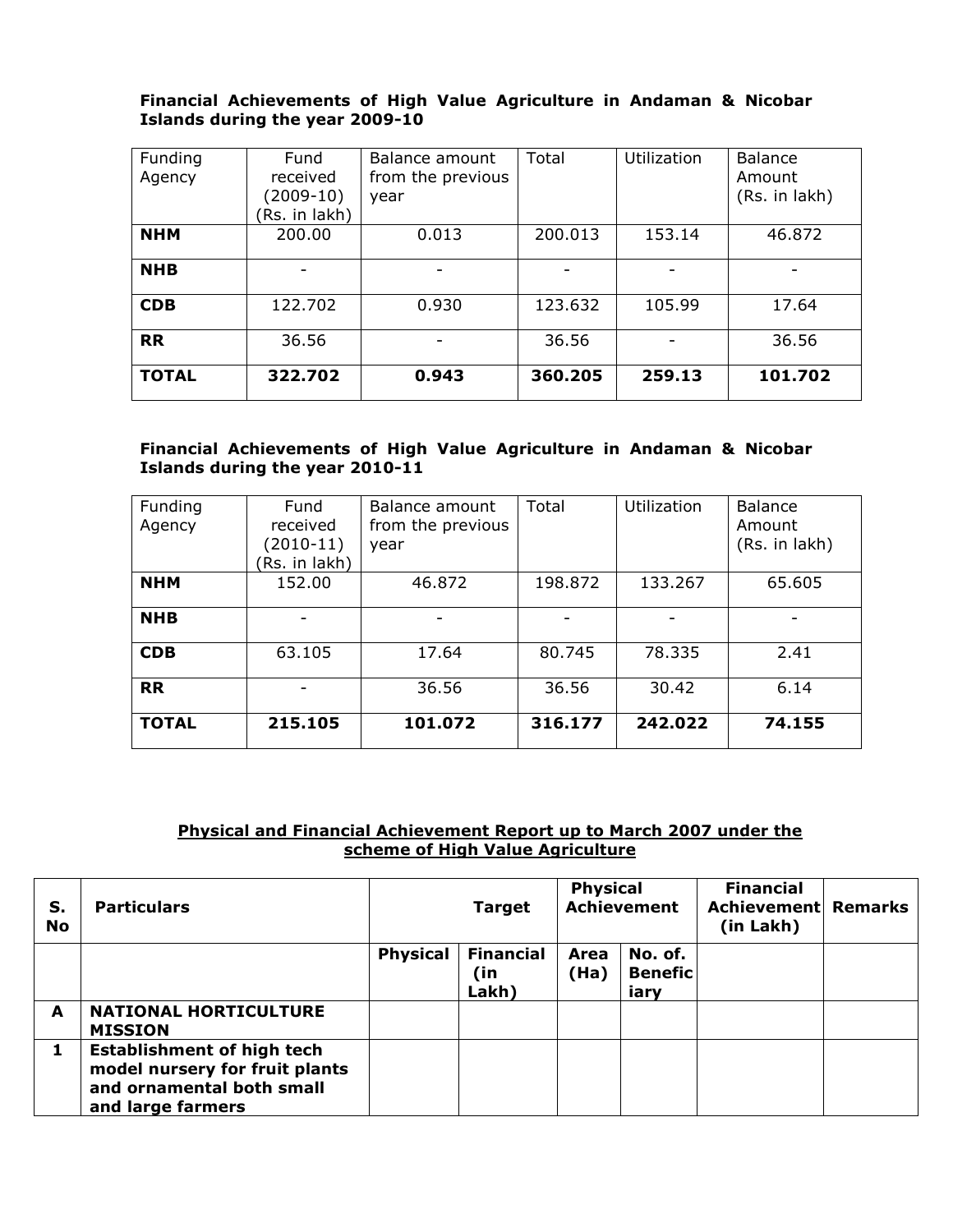| S.<br><b>No</b> | <b>Particulars</b>                                                                      | <b>Target</b>       |                                  | <b>Physical</b><br><b>Achievement</b> |                                   | <b>Financial</b><br>Achievement<br>(in Lakh) | <b>Remarks</b> |
|-----------------|-----------------------------------------------------------------------------------------|---------------------|----------------------------------|---------------------------------------|-----------------------------------|----------------------------------------------|----------------|
|                 |                                                                                         | <b>Physical</b>     | <b>Financial</b><br>(in<br>Lakh) | Area<br>(Ha)                          | No. of.<br><b>Benefic</b><br>iary |                                              |                |
| a.              | Public sector (4 ha)                                                                    | 1 Nos.              | 18.0                             | $\blacksquare$                        |                                   | -                                            |                |
| b.              | Private sector (1 ha)                                                                   | 2 Nos.              | 3.0                              | $\overline{\phantom{a}}$              | $\overline{\phantom{a}}$          |                                              |                |
| 2.              | <b>Establishment of new garden</b><br>of Fruits                                         |                     |                                  |                                       |                                   |                                              |                |
| a.              | Fruits ( perennials)                                                                    | 50 ha.              | 11.25                            | 0.23                                  | $\sim$                            | 0.02588                                      |                |
| b.              | Fruits (Non Perennials)                                                                 | 100 ha              | 15.00                            | 8.14                                  |                                   | 1.22100                                      |                |
| 3.              | <b>Establishment of New garden</b><br>of Flowers                                        |                     |                                  |                                       |                                   |                                              |                |
| a.              | <b>Cut Flowers</b>                                                                      | 5 <sub>ha</sub>     | 1.75                             |                                       |                                   | $\overline{\phantom{0}}$                     |                |
| b.              | <b>Bulbulous Flowers</b>                                                                | $\overline{5}$ ha   | $\overline{2.25}$                |                                       |                                   |                                              |                |
| c.              | Loose Flowers                                                                           | 10 <sub>ha</sub>    | 1.20                             |                                       |                                   |                                              |                |
| 4.              | <b>Establishment of New Garden</b><br>of medicinal, aromatic or dye<br>plants           | 100 ha              | 11.25                            | -                                     |                                   | $\overline{\phantom{0}}$                     |                |
|                 | <b>Area Expansion of Spices</b>                                                         |                     |                                  |                                       |                                   |                                              |                |
| a.              | Black pepper                                                                            | 100 ha              | 11.25                            | 3.19                                  | $\overline{\phantom{a}}$          | 0.17945                                      |                |
| b.              | Clove                                                                                   | $20$ ha             | 2.250                            | 1.02                                  | $\overline{\phantom{a}}$          | 0.05738                                      |                |
| $C_{1}$         | Nutmeg                                                                                  | 12 <sub>ha</sub>    | 1.350                            | 0.06                                  | $\overline{\phantom{a}}$          | 0.00338                                      |                |
| d.              | Cinnamon                                                                                | 30 ha               | 3.375                            | 1.8                                   | $\overline{\phantom{a}}$          | 0.10126                                      |                |
| e.              | Ginger                                                                                  | 100 ha              | 11.25                            | 3.355                                 | $\blacksquare$                    | 0.37746                                      |                |
| f.              | Turmeric                                                                                | 50 ha               | 5.625                            | 1.5                                   | $\overline{\phantom{a}}$          | 0.16877                                      |                |
| 5.              | <b>Rejuvenation of Black Pepper</b><br>Garden                                           | 100 ha              | 15.0                             | 0.35                                  | $\overline{\phantom{a}}$          | 0.0525                                       |                |
| 6.              | <b>Protected Cultivation</b>                                                            |                     |                                  |                                       |                                   |                                              |                |
| a.              | Green House (Small & Marginal)                                                          | 10<br>farmers       | 12.50                            | $\overline{\phantom{a}}$              | $\overline{\phantom{a}}$          | $\overline{\phantom{0}}$                     |                |
| b.              | Mulching                                                                                | 10 <sub>ha</sub>    | 7.0                              |                                       |                                   |                                              |                |
| c.              | Shade net                                                                               | 2 <sub>ha</sub>     | 1.40                             |                                       |                                   |                                              |                |
| d.              | <b>Plastic Tunnel</b>                                                                   | 10<br>farmers       | 2.50                             |                                       |                                   |                                              |                |
| 7.              | <b>Promotion Of IPM</b>                                                                 | 100 ha              | 1.0                              | $\blacksquare$                        |                                   |                                              |                |
| 8.              | Area to be brought under<br><b>Organic Cultivation of Spices</b>                        | $\overline{1}00$ ha | 10.0                             |                                       |                                   |                                              |                |
| 9.              | <b>Pollination support through</b><br><b>Bee Keeping</b>                                | <b>100 Nos</b>      | 0.80                             |                                       |                                   |                                              |                |
| 10.             | <b>Transfer of Technology</b>                                                           |                     |                                  |                                       |                                   |                                              |                |
| a.              | Introduction of New Technologies-<br>Demonstration on hi-tech veg./<br>flowers under CA | 5 nos               | 25.00                            |                                       |                                   |                                              |                |
| b.              | Technology awareness<br>programme                                                       | 1 no                | 3.00                             |                                       |                                   |                                              |                |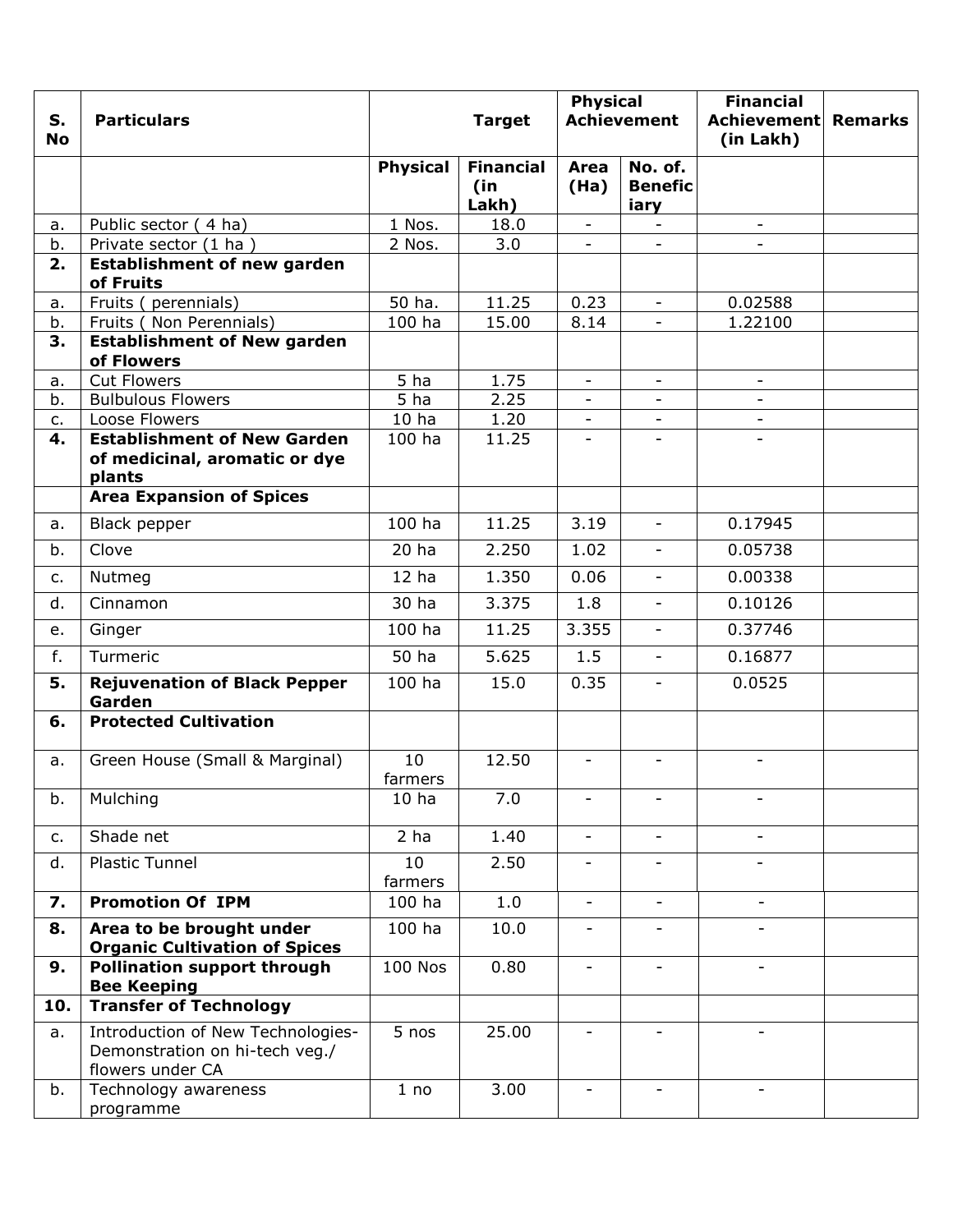| S.<br><b>No</b>         | <b>Particulars</b>                                                                                                               | <b>Target</b>           |                                  | <b>Physical</b><br><b>Achievement</b> |                                   | <b>Financial</b><br><b>Achievement</b><br>(in Lakh) | <b>Remarks</b> |
|-------------------------|----------------------------------------------------------------------------------------------------------------------------------|-------------------------|----------------------------------|---------------------------------------|-----------------------------------|-----------------------------------------------------|----------------|
|                         |                                                                                                                                  | <b>Physical</b>         | <b>Financial</b><br>(in<br>Lakh) | <b>Area</b><br>(Ha)                   | No. of.<br><b>Benefic</b><br>iary |                                                     |                |
| $C_{1}$                 | Domestic and International tours                                                                                                 |                         |                                  |                                       |                                   |                                                     |                |
|                         | 1) Domestic                                                                                                                      | $15$ nos                | 3.00                             | $\overline{\phantom{a}}$              | $\blacksquare$                    |                                                     |                |
|                         | 2) International                                                                                                                 | $14$ nos                | 28.00                            | $\overline{\phantom{a}}$              | $\overline{\phantom{a}}$          |                                                     |                |
| 11.                     | <b>Mission Management</b>                                                                                                        |                         | 10.40                            |                                       |                                   | 1.99                                                |                |
|                         | <b>Total of A</b>                                                                                                                |                         | 218.40                           | 19.6<br>45                            |                                   | 4.17708                                             |                |
| B                       | <b>NATIONAL HORT. BOARD</b>                                                                                                      |                         |                                  |                                       |                                   |                                                     |                |
| 1.                      | Development of commercial<br>horticulture crop through<br>production & post harvest<br>management                                | Project<br><b>Based</b> |                                  | 2.0<br>vanilla<br>cultiva<br>tion     |                                   | 5.187                                               |                |
| 2.                      | Capital investment subsidy for<br>construction/Expansion /<br>Modernization of cold storage /<br>storage of horticulture produce | Project<br>based        |                                  |                                       |                                   |                                                     |                |
|                         | <b>Total of B</b>                                                                                                                |                         |                                  | 2.0                                   |                                   | 5.187                                               |                |
| C                       | <b>COCONUT DEV. BOARD</b>                                                                                                        |                         |                                  |                                       |                                   |                                                     |                |
| 1.                      | Removal & Replanting of Coconut<br>Palm                                                                                          | 1000 nos                | 25.80                            |                                       | 890                               | 2.29620                                             |                |
| 2.                      | Demonstration Plot adopting full<br>package of technology                                                                        | 50 ha                   | 17.50                            |                                       |                                   |                                                     |                |
| $\overline{\mathbf{3}}$ | Production Of Organic manures/<br>Vermi- Compost in cultivators<br>field                                                         | 20 nos                  | 4.00                             |                                       |                                   |                                                     |                |
| 4.                      | Establishment of mother garden<br>for producing DXT hybrid seed<br>nuts                                                          | Project<br><b>Based</b> | Project<br><b>Based</b>          |                                       |                                   |                                                     |                |
| 5.                      | Supply of Copra dryer -CDB<br>Model or any improved copra<br>dryer                                                               | 20 nos                  | 2.00                             |                                       |                                   |                                                     |                |
| 6.                      | Setting up of Integrated Coconut<br>Processing Complex                                                                           | Project<br><b>Based</b> | 80.00                            | $\overline{\phantom{a}}$              | $\overline{\phantom{a}}$          | $\overline{\phantom{a}}$                            |                |
|                         | <b>Total of C</b>                                                                                                                |                         | 129.30                           |                                       | 890                               | 2.29620                                             |                |
|                         | Total $(A + B + C)$                                                                                                              |                         | 347.70                           | 21.6<br>45                            | 890                               | 11.66028                                            |                |

## Physical and Financial Achievement for the year 2007-08 (April 2007 to March 2008) under the scheme of High Value Agriculture

| - - -<br><b>No</b> | <b>Particulars</b> | Target | <b>Physical</b><br>Achievement | <b>Financial</b><br><b>Achievement Remarks</b><br>(in Lakh) |  |
|--------------------|--------------------|--------|--------------------------------|-------------------------------------------------------------|--|
|--------------------|--------------------|--------|--------------------------------|-------------------------------------------------------------|--|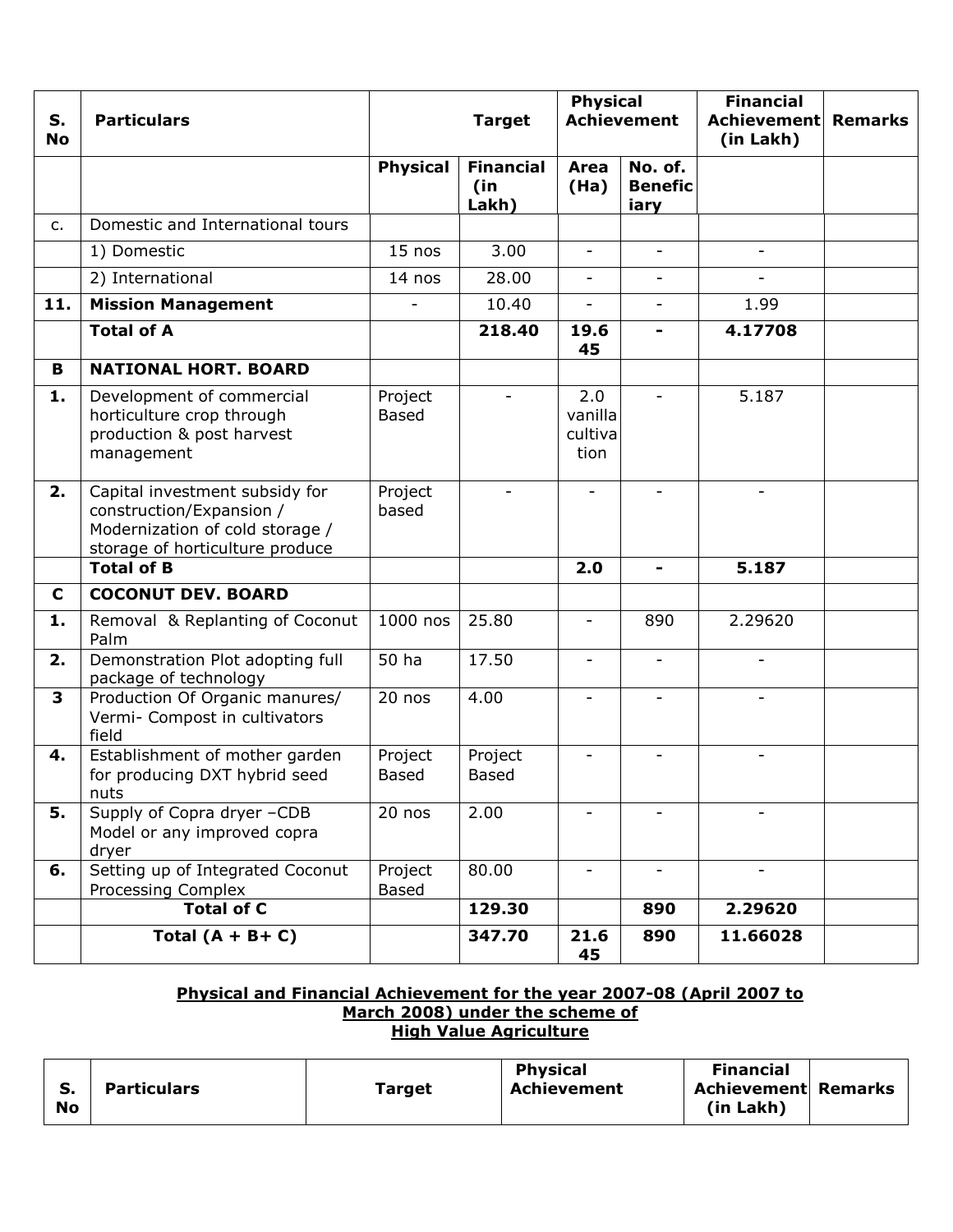|              |                                                      | <b>Physical</b>   | <b>Financial</b><br>(in | Area<br>(Ha)             | No. of.<br><b>Beneficiary</b> |                          |  |
|--------------|------------------------------------------------------|-------------------|-------------------------|--------------------------|-------------------------------|--------------------------|--|
|              |                                                      |                   | Lakh)                   |                          |                               |                          |  |
| A            | <b>NATIONAL</b><br><b>HORTICULTURE</b>               |                   |                         |                          |                               |                          |  |
|              | <b>MISSION</b>                                       |                   |                         |                          |                               |                          |  |
| $\mathbf{1}$ | <b>Establishment of high</b>                         |                   |                         |                          |                               |                          |  |
|              | tech model nursery                                   |                   |                         |                          |                               |                          |  |
|              | for fruit plants and                                 |                   |                         |                          |                               |                          |  |
|              | ornamental both small                                |                   |                         |                          |                               |                          |  |
|              | and large farmers                                    |                   |                         |                          |                               |                          |  |
| a.           | Public sector (4 ha)                                 | 1 Nos.            | 18.0                    |                          |                               |                          |  |
| b.<br>2.     | Private sector (1 ha)<br><b>Establishment of new</b> | 2 Nos.            | 1.5                     |                          |                               |                          |  |
|              | garden of Fruits                                     |                   |                         |                          |                               |                          |  |
| a.           | Fruits (perennials)                                  | 30 ha.            | 6.75                    | 7.8                      | 20                            | 0.83697                  |  |
| b.           | Fruits (Non Perennials)                              | 50 ha             | 7.50                    | 11.61                    | 66                            | 1.74150                  |  |
| 3.           | <b>Establishment of New</b>                          |                   |                         |                          |                               |                          |  |
|              | garden of Flowers                                    |                   |                         |                          |                               |                          |  |
| a.           | <b>Cut Flowers</b>                                   | 5 <sub>ha</sub>   | 1.75                    | $\overline{\phantom{a}}$ | $\overline{\phantom{a}}$      | $\overline{\phantom{a}}$ |  |
| b.           | <b>Bulbulous Flowers</b>                             | 5 <sub>ha</sub>   | 2.25                    | $\sim$                   | $\blacksquare$                |                          |  |
| c.           | Loose Flowers                                        | 10 <sub>ha</sub>  | 1.20                    | 0.27                     | $\overline{2}$                | 0.03240                  |  |
| 4.           | <b>Establishment of New</b>                          | 100 ha            | 11.25                   | 0.9                      | $\overline{4}$                | 0.04218                  |  |
|              | <b>Garden of medicinal,</b>                          |                   |                         |                          |                               |                          |  |
|              | aromatic or dye plants                               |                   |                         |                          |                               |                          |  |
|              | <b>Area Expansion of</b><br><b>Spices</b>            |                   |                         |                          |                               |                          |  |
| a.           | Black pepper                                         | 100 ha            | 11.25                   | 6.79                     | 15                            | 0.35159                  |  |
| b.           | Clove                                                | 15 <sub>ha</sub>  | 1.690                   | 4.35                     | 26                            | 0.23788                  |  |
| $C_{1}$      | Nutmeg                                               | 12 <sub>ha</sub>  | 1.350                   | 0.1                      | $\mathbf{1}$                  | 0.00562                  |  |
| d.           | Cinnamon                                             | 20 <sub>ha</sub>  | 2.250                   | 1.0                      | 3                             | 0.05624                  |  |
|              |                                                      |                   |                         |                          |                               |                          |  |
| e.           | Ginger                                               | 100 ha            | 11.24                   | 12.06                    | 54                            | 1.35670                  |  |
| f.           | Turmeric                                             | 40 ha             | 4.50                    | 1.78                     | 14                            | 0.20026                  |  |
| 5.           | <b>Rejuvenation of Black</b><br><b>Pepper Garden</b> | 100 ha            | 15.0                    | 0.32                     | 3                             | 0.04800                  |  |
| 6.           | <b>Protected Cultivation</b>                         |                   |                         |                          |                               |                          |  |
|              |                                                      |                   |                         |                          |                               |                          |  |
| a.           | Green House (Small &                                 | 10                | $\sim$                  | 350                      | $\mathbf{1}$                  | 0.43750                  |  |
|              | Marginal)                                            | farmers           |                         | Sqm                      |                               |                          |  |
| b.           | Mulching                                             | 10 <sub>ha</sub>  | 0.70                    |                          | $\blacksquare$                | $\sim$                   |  |
| c.           | Shade net                                            | $\overline{2}$ ha | 1.40                    | $\blacksquare$           | $\overline{\phantom{a}}$      | $\blacksquare$           |  |
| d.           | <b>Plastic Tunnel</b>                                | 10                | 0.25                    | $\overline{\phantom{a}}$ | $\overline{\phantom{a}}$      | $\overline{\phantom{a}}$ |  |
|              |                                                      | farmers           |                         |                          |                               |                          |  |
| 7.           | <b>Promotion Of IPM</b>                              | 75 ha             | 0.75                    | $\blacksquare$           | $\overline{\phantom{a}}$      | $\overline{\phantom{0}}$ |  |
| 8.           | Area to be brought                                   | 100 ha            | 10.0                    | 0.23                     | $\overline{2}$                | 0.02300                  |  |
|              | under Organic                                        |                   |                         |                          |                               |                          |  |
|              | <b>Cultivation of Spices</b>                         |                   |                         |                          |                               |                          |  |
| 9.           | <b>Pollination support</b>                           | <b>50 Nos</b>     | 0.40                    |                          |                               | $\overline{\phantom{0}}$ |  |
|              | through Bee Keeping                                  |                   |                         |                          |                               |                          |  |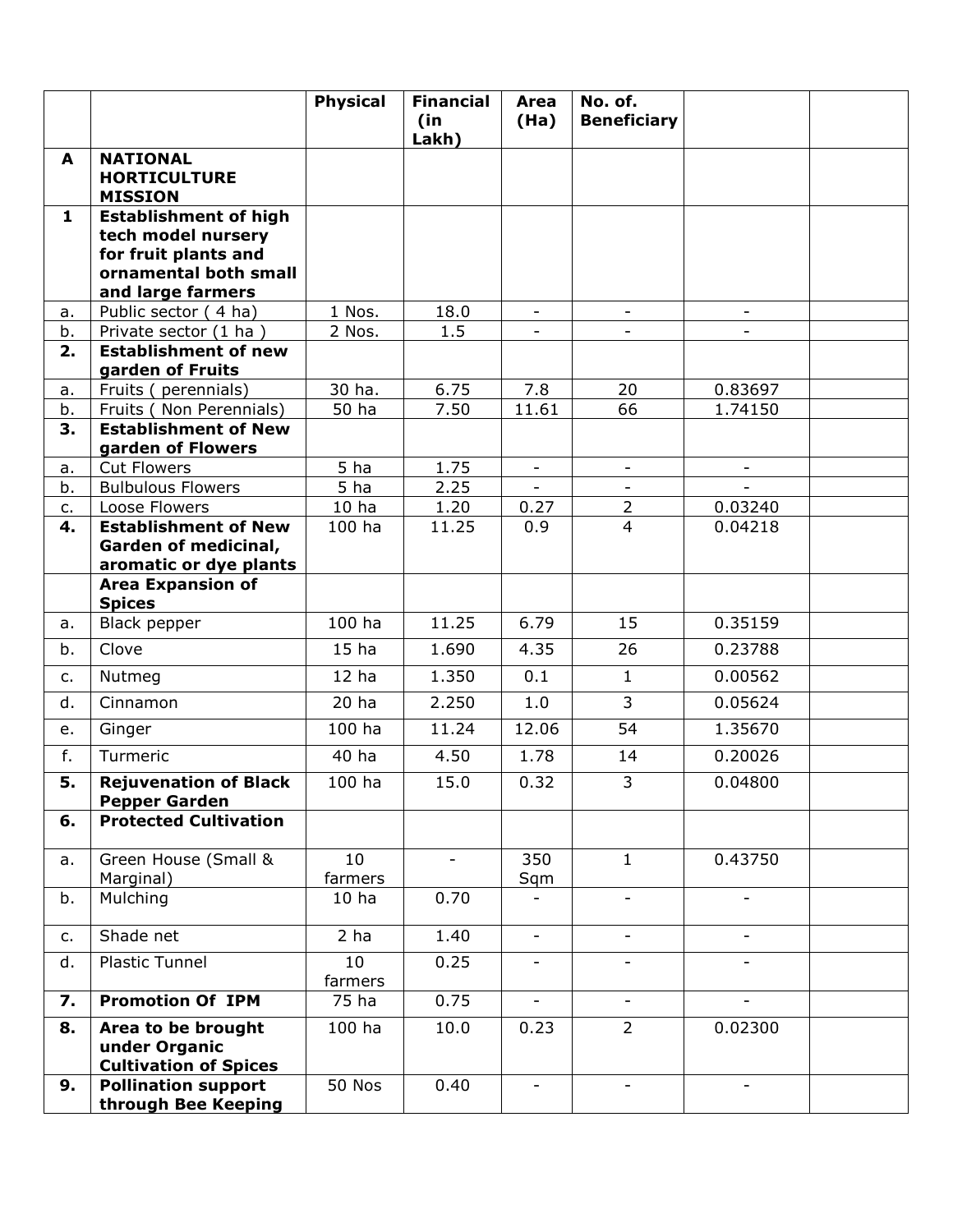| S.<br><b>No</b> | <b>Particulars</b>                                                                             | <b>Target</b>    |                                  | <b>Physical</b><br><b>Achievement</b> |                               | <b>Financial</b><br><b>Achievement</b><br>(in Lakh) | <b>Remarks</b>                                                         |
|-----------------|------------------------------------------------------------------------------------------------|------------------|----------------------------------|---------------------------------------|-------------------------------|-----------------------------------------------------|------------------------------------------------------------------------|
|                 |                                                                                                | <b>Physical</b>  | <b>Financial</b><br>(in<br>Lakh) | Area<br>(Ha)                          | No. of.<br><b>Beneficiary</b> |                                                     |                                                                        |
| 10.             | <b>Transfer of</b><br><b>Technology</b>                                                        |                  |                                  |                                       |                               |                                                     |                                                                        |
| a.              | Introduction of New<br>Technologies-<br>Demonstration on hi-<br>tech veg./ flowers under<br>CA | 3 nos            | 15.00                            | $\overline{\phantom{a}}$              | $\overline{\phantom{a}}$      | $\blacksquare$                                      |                                                                        |
| b.              | Technology awareness<br>programme                                                              | 1 no             | 3.00                             | 2 nos                                 | $\overline{\phantom{a}}$      | 2.96893                                             |                                                                        |
| $\mathsf{C}$ .  | Domestic and<br><b>International tours</b><br>1) Domestic                                      | $15$ nos         | 3.00                             |                                       |                               |                                                     |                                                                        |
|                 | 2) International                                                                               | 14 nos           | 28.00                            | $\overline{\phantom{a}}$              | $\overline{\phantom{a}}$      |                                                     |                                                                        |
| 11.             | <b>Mission Management</b>                                                                      |                  | 8.312                            | $\overline{\phantom{a}}$              | $\overline{\phantom{a}}$      | 2.43860                                             |                                                                        |
|                 | <b>Total of</b>                                                                                |                  |                                  |                                       |                               | 10.77737                                            |                                                                        |
| в               | <b>NATIONAL HORT.</b><br><b>BOARD</b>                                                          |                  |                                  |                                       |                               |                                                     |                                                                        |
| 1.              | <b>Technology Development</b><br>& Transfer for Promotion<br>of Horticulture                   |                  | 24.50<br>Lakhs                   |                                       |                               | 7.75487                                             |                                                                        |
|                 | <b>Total of B</b>                                                                              |                  | 24.50<br><b>Lakhs</b>            |                                       |                               | 7.75487                                             |                                                                        |
| $\mathbf C$     | <b>COCONUT DEV.</b><br><b>BOARD</b>                                                            |                  |                                  |                                       |                               |                                                     |                                                                        |
| 1.              | Removal & Replanting<br>of Coconut Palm                                                        | 5000 nos         |                                  | 1392<br><b>Nos</b>                    | 118                           | 3.59136                                             |                                                                        |
| 2.              | <b>Demonstration Plot</b><br>adopting full package of<br>technology                            | 60 ha            | 10.5                             | 94.08                                 | 126 nos                       | 14.26495                                            | $2nd$ year<br>4.68 Ha<br>0.81900<br>$1st$ year<br>89.40 Ha<br>13.44595 |
| 3               | Production Of Organic<br>manures/ Vermi-<br>Compost in cultivators<br>field                    | 20 nos           | 4.00                             | $16$ nos                              | $16$ nos                      | 2.16427                                             |                                                                        |
| 4.              | Establishment of mother<br>garden for producing<br>DXT hybrid seed nuts                        | Project<br>Based | Project<br>Based                 | $\overline{\phantom{a}}$              | $\overline{\phantom{a}}$      | $\overline{\phantom{a}}$                            |                                                                        |
| 5.              | Supply of Copra dryer -<br>CDB Model or any<br>improved copra dryer                            | 25 nos           | 2.50                             |                                       | $\overline{\phantom{a}}$      | $\blacksquare$                                      |                                                                        |
| 6.              | Setting up of Integrated<br><b>Coconut Processing</b><br>Complex                               | Project<br>Based | Project<br>Based                 |                                       |                               |                                                     |                                                                        |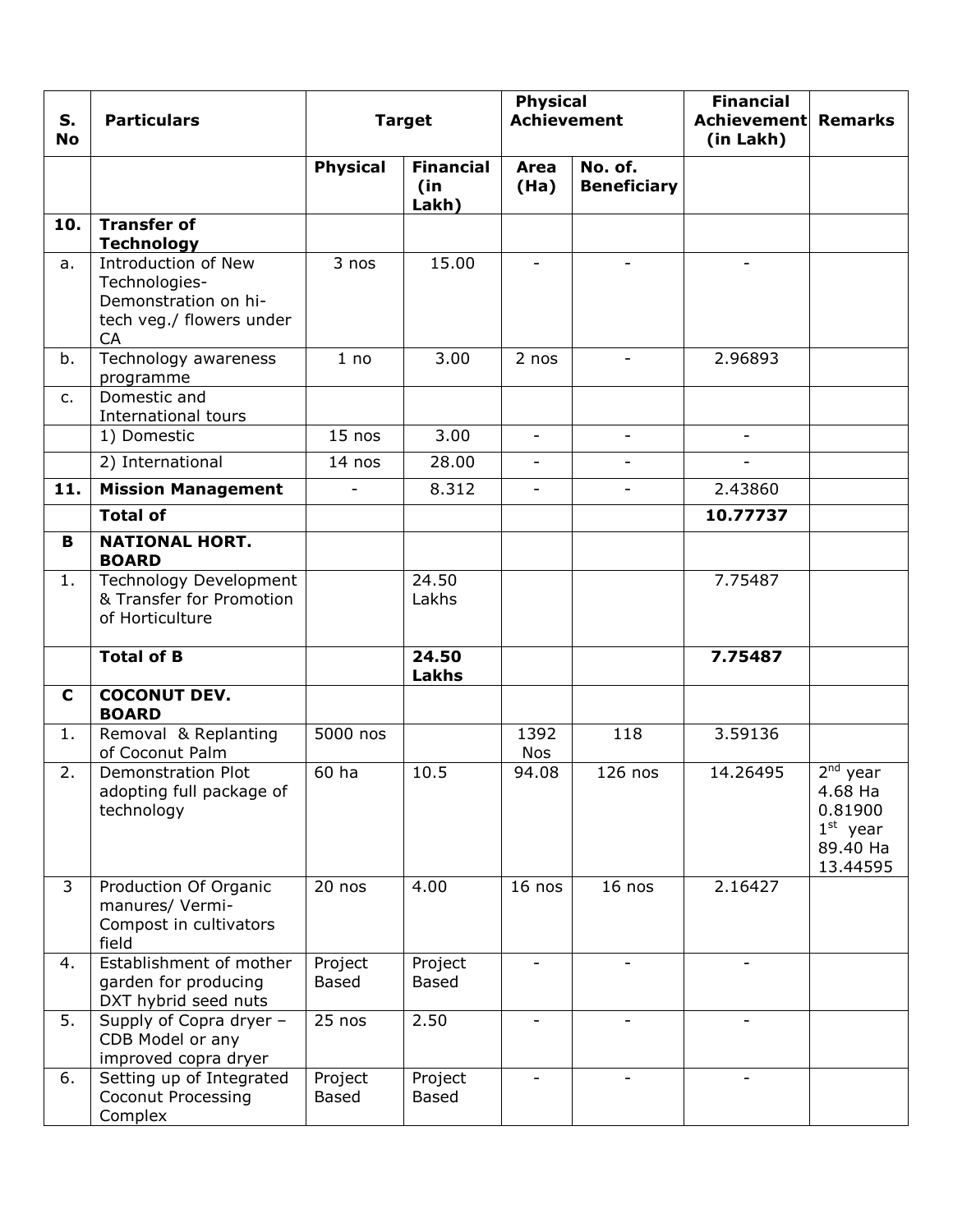| S.<br>No | <b>Particulars</b>  | <b>Target</b>   |                                  | <b>Physical</b><br><b>Achievement</b> |                               | <b>Financial</b><br><b>Achievement Remarks</b><br>(in Lakh) |  |
|----------|---------------------|-----------------|----------------------------------|---------------------------------------|-------------------------------|-------------------------------------------------------------|--|
|          |                     | <b>Physical</b> | <b>Financial</b><br>(in<br>Lakh) | Area<br>(Ha)                          | No. of.<br><b>Beneficiary</b> |                                                             |  |
|          | <b>Total of C</b>   |                 | 29.90<br><b>Lakhs</b>            |                                       |                               | 20.0258                                                     |  |
|          | Total $(A + B + C)$ |                 |                                  |                                       |                               | 38.55804                                                    |  |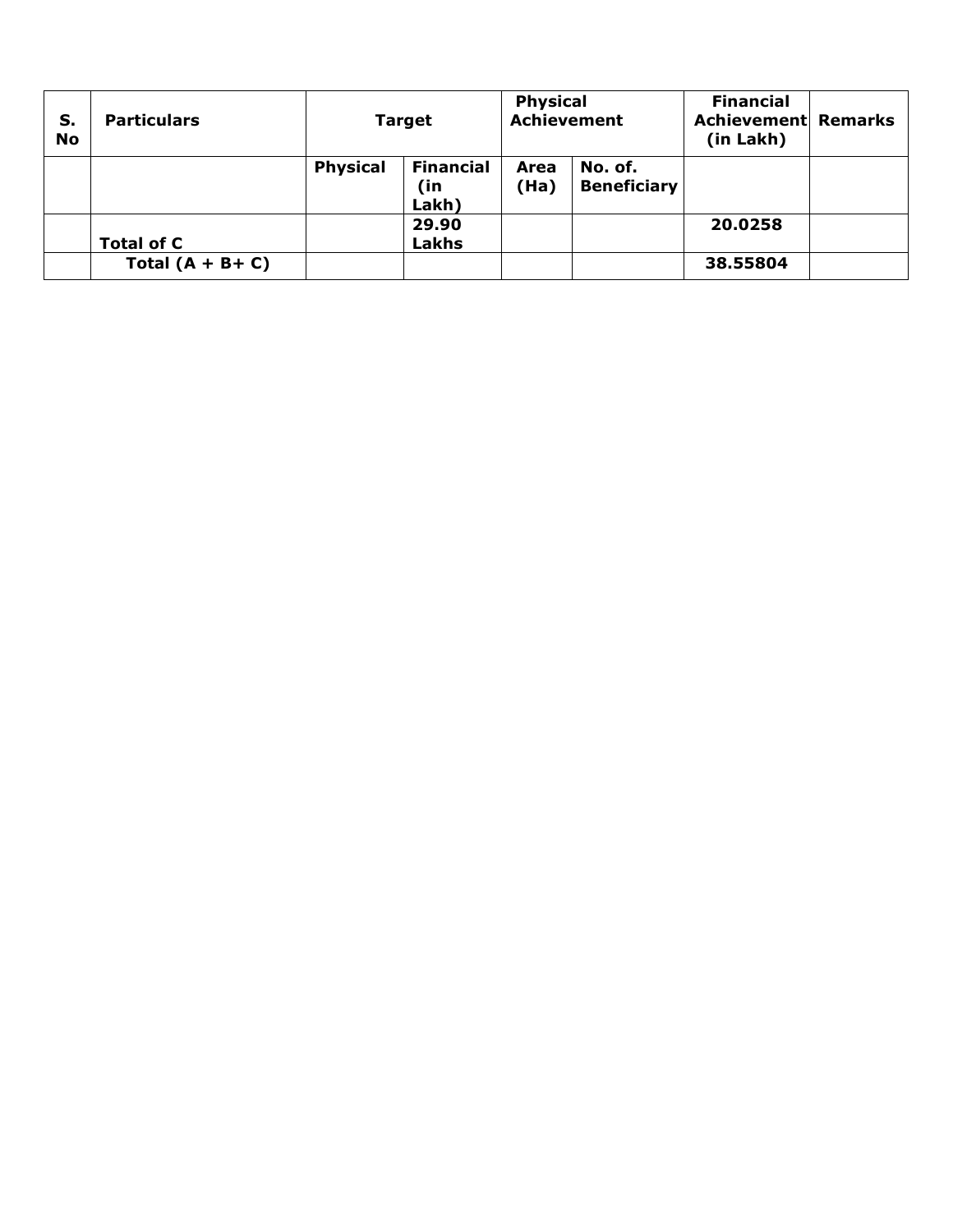#### Physical and Financial Achievement for the year 2008 -09 (up to March, 09) under the Scheme of High Value Agriculture in A & N Islands

|                           |                                                                                                                | <u>a w it islahus</u> | <b>Target</b>                 | <b>Physical</b>          |                                   | <b>Financial</b>  |
|---------------------------|----------------------------------------------------------------------------------------------------------------|-----------------------|-------------------------------|--------------------------|-----------------------------------|-------------------|
|                           |                                                                                                                |                       |                               | <b>Achievement</b>       |                                   | <b>Achieve-</b>   |
| S.<br><b>No</b>           | <b>Particulars</b>                                                                                             | <b>Physical</b>       | <b>Financial</b><br>(in Lakh) | Area<br>(Ha)             | No. of.<br><b>Benefici</b><br>ary | ment<br>(in Lakh) |
| A                         | <b>NATIONAL HORTICULTURE MISSION</b>                                                                           |                       |                               |                          |                                   |                   |
| $\overline{1}$            | Establishment of high tech model<br>nursery for fruit plants and<br>ornamental both small and large<br>farmers |                       |                               |                          |                                   |                   |
| a.                        | Public sector (4 ha)                                                                                           | 1 No                  | 18.0                          | 3 Nos                    | $\overline{\phantom{a}}$          | 20.45             |
| b.                        | Private sector (1 ha)                                                                                          | 2 Nos.                | 1.5                           |                          |                                   |                   |
| 2.                        | Establishment of new garden of<br>Fruits                                                                       |                       |                               |                          |                                   |                   |
| a.                        | Fruits ( Perennials)                                                                                           | 27.80 ha.             | 2.979                         | 22.29                    | 102                               | 2.51              |
| b.                        | Fruits (Non Perennials)                                                                                        | 60 ha                 | 9.0                           | 23.14                    | 150                               | 3.47              |
| $\overline{\mathbf{3}}$ . | Establishment of New garden of<br>Flowers                                                                      |                       |                               |                          |                                   |                   |
| a.                        | <b>Cut Flowers</b>                                                                                             | 5 <sub>ha</sub>       | 1.75                          | $\blacksquare$           | $\overline{\phantom{a}}$          |                   |
| b.                        | <b>Bulbulous Flowers</b>                                                                                       | 5 <sub>ha</sub>       | 2.25                          | $\overline{\phantom{a}}$ | $\overline{\phantom{a}}$          | 0.43              |
| c.                        | Loose Flowers                                                                                                  | 10 <sub>ha</sub>      | 1.20                          | 3.52                     | 44                                | 0.48              |
| $\overline{4}$ .<br>(1)   | Establishment of New Garden of<br>medicinal, aromatic or dye plants                                            | 50.90                 | 2.925                         | 0.3                      | 02                                | 0.01              |
| (2)                       | Area Expansion of Spices                                                                                       |                       |                               |                          |                                   |                   |
| a.                        | Black pepper                                                                                                   | 106.79                | 5.794                         | 4.85                     | 16                                | 0.23              |
| b.                        | Clove                                                                                                          | 19.35                 | 1.012                         | 3.49                     | 29                                | 0.196             |
| c.                        | Nutmeg                                                                                                         | 12 <sub>ha</sub>      | 0.68                          | $\blacksquare$           | $\overline{\phantom{a}}$          |                   |
| d.                        | Cinnamon                                                                                                       | 20 <sub>ha</sub>      | 1.13                          | 1.0                      | 03                                | 0.029             |
| e.                        | Ginger                                                                                                         | 100 ha                | 11.25                         | 13.64                    | 89                                | 1.53              |
| f.                        | Turmeric                                                                                                       | 40 ha                 | 4.50                          | 1.1                      | 11                                | 0.25              |
| 5.                        | Rejuvenation of Black Pepper<br>Garden                                                                         | 100 ha                | 15.0                          | 50.0                     | 128                               | 7.50              |
| 6.                        | <b>Protected Cultivation</b>                                                                                   |                       |                               |                          |                                   |                   |
| a.                        | Green House (Small & Marginal)                                                                                 | 0.50                  | 6.25                          | 1 No.                    | $\mathbf{1}$                      | 1.90              |
| b.                        | Mulching                                                                                                       | 10 <sub>ha</sub>      | 0.70                          | 1 no.                    | 1                                 | 0.09              |
| c.                        | Shade net                                                                                                      | 2 <sub>ha</sub>       | 1.40                          |                          |                                   |                   |
| d.                        | Plastic Tunnel                                                                                                 | 0.50                  | 0.25                          | 1 no.                    | $\mathbf{1}$                      | 0.025             |
| 7.                        | Area to be brought under<br>Organic Cultivation of Spices                                                      | 100 ha                | 10.0                          | 100                      | 190                               | 9.997             |
| 8.                        | Pollination support through Bee<br>Keeping                                                                     | 100                   | 0.80                          | $\overline{\phantom{a}}$ | 70                                | 0.56              |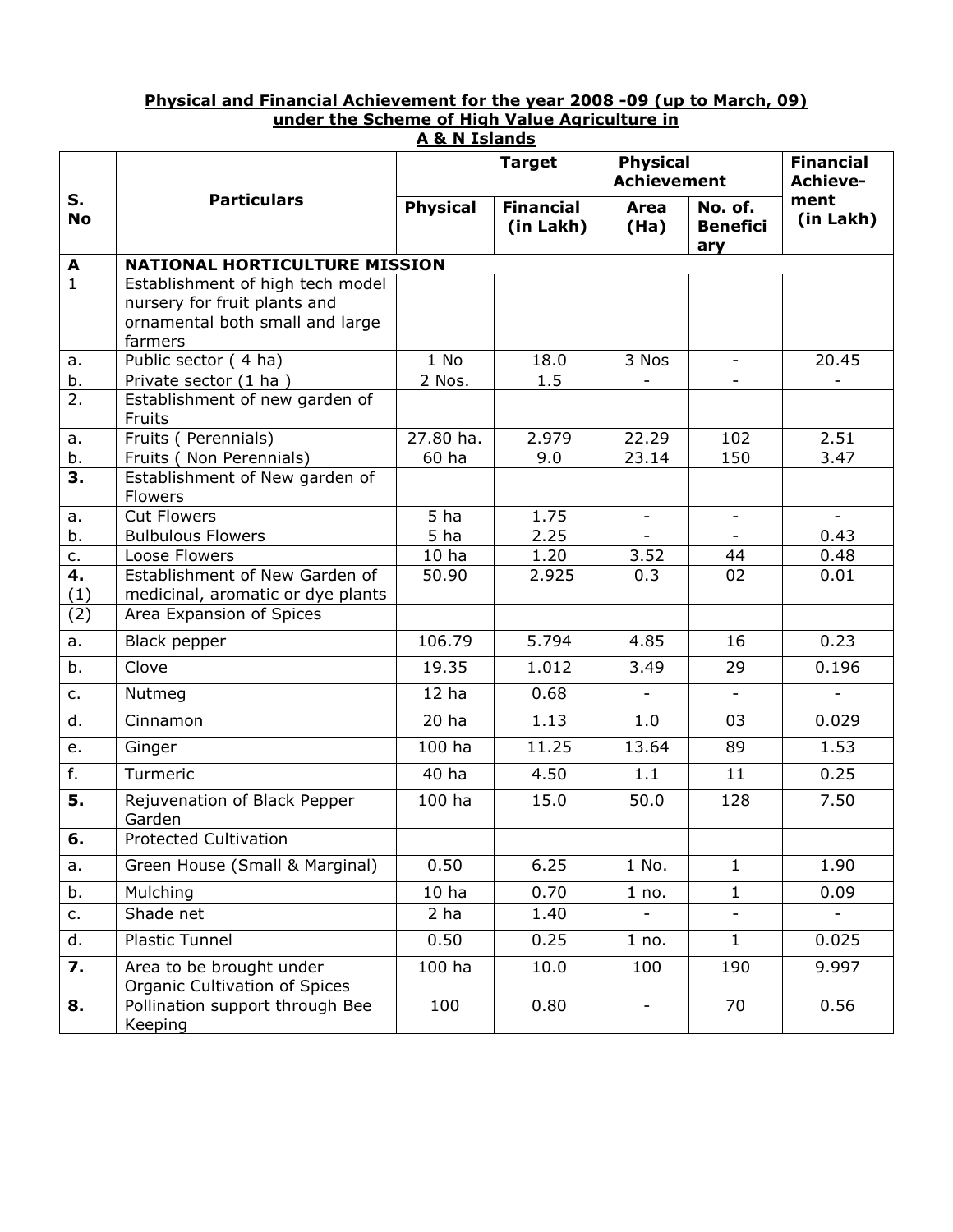| 9.               | <b>Transfer of Technology</b>                                                          |                         |                         |                          |                          |                          |
|------------------|----------------------------------------------------------------------------------------|-------------------------|-------------------------|--------------------------|--------------------------|--------------------------|
| a.               | Introduction of New<br>Technologies-Demonstration on<br>hi-tech veg./ flowers under CA | 3 nos                   | 15.00                   | 3 nos                    |                          | 14.65                    |
| b.               | Technology awareness<br>programme                                                      | 2 nos                   | 6.00                    | 9 nos                    | 300                      | 2.07                     |
| $C_{1}$          | Domestic and International tours                                                       |                         |                         |                          |                          |                          |
|                  | 1) Domestic                                                                            | $15$ nos                | 3.00                    | $\overline{\phantom{a}}$ | $\overline{\phantom{a}}$ | $\overline{\phantom{a}}$ |
|                  | 2) International                                                                       | 5 nos                   | 10.00                   | $\overline{\phantom{a}}$ | $\overline{\phantom{a}}$ | $\overline{\phantom{a}}$ |
| 10.              | <b>Mission Management</b>                                                              |                         | 6.619                   | $\overline{\phantom{a}}$ | $\overline{\phantom{a}}$ | 3.663                    |
|                  | <b>Total of A</b>                                                                      |                         | 139.0                   |                          | 1137                     | 70.04                    |
| B                | <b>NATIONAL HORT. BOARD</b>                                                            |                         |                         |                          |                          |                          |
| 1.               | Technology Development &<br>Transfer for Promotion of<br>Horticulture                  |                         | 16.785<br>Lakhs         |                          |                          | 16.785                   |
|                  | <b>Total of B</b>                                                                      |                         | 16.785                  |                          |                          | 16.785                   |
| C                | <b>COCONUT DEV. BOARD</b><br><b>SCHEMES :-</b>                                         |                         |                         |                          |                          |                          |
| $\overline{1}$ . | Demonstration Plot adopting full<br>package of technology<br>$1st$ Year                | 200<br>ha               | 35.0                    | 242.20                   | $286+$                   | 42.385                   |
|                  | 2 <sup>nd</sup> Year                                                                   | 89.40 ha                | 18.0                    | 89.4                     | (80)<br>Tuhet)<br>121    | 15.645                   |
| $\overline{2}$   | Production Of Organic manures/<br>Vermi- Compost in cultivators<br>field               | 50 nos                  | 10.00                   | 23                       |                          | 1.685                    |
| 3.               | Establishment of mother garden<br>for producing DXT hybrid seed<br>nuts                | Project<br><b>Based</b> | Project<br><b>Based</b> | $\blacksquare$           | $\blacksquare$           | $\overline{\phantom{a}}$ |
| 4.               | Supply of Copra dryer -CDB<br>Model or any improved copra<br>dryer                     | 25 nos                  | 2.50                    |                          |                          |                          |
| 5.               | Setting up of Integrated Coconut<br>Processing Complex                                 | Project<br><b>Based</b> | Project<br>Based        |                          |                          |                          |
|                  | <b>Total of C</b>                                                                      |                         | 65.50                   |                          |                          | 59.715                   |
|                  | <b>Total</b><br>$(A+B+C)$                                                              |                         |                         |                          |                          | 146.54                   |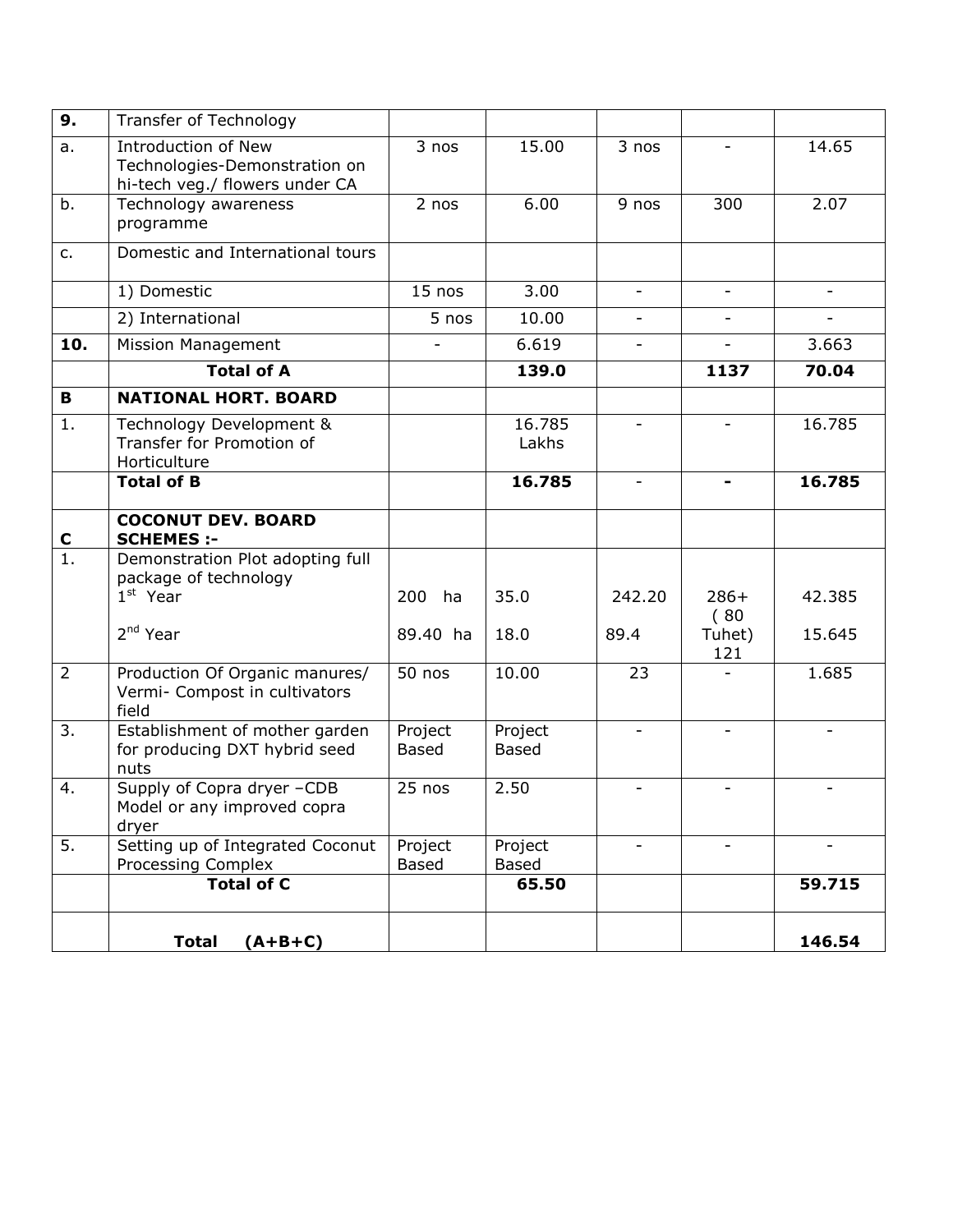## Physical and Financial Achievement for the year 2009 -10 (w.e.f. April, 2009 to March, 2010) under the Scheme of High Value Agriculture in A & N Islands

| S.No      | <b>Particulars</b>                                                                                       | <b>Target</b>       |                                      |              | <b>Physical</b><br><b>Achievement</b> | <b>Financial</b><br><b>Achieve</b> | <b>Remarks</b>                                             |
|-----------|----------------------------------------------------------------------------------------------------------|---------------------|--------------------------------------|--------------|---------------------------------------|------------------------------------|------------------------------------------------------------|
|           |                                                                                                          | <b>Physic</b><br>al | <b>Financi</b><br>(in<br>al<br>Lakh) | Area<br>(Ha) | No. of.<br><b>Benefici</b><br>ary     | ment<br>(in Lakh)                  |                                                            |
| A         | <b>NATIONAL HORTICULTURE MISSION</b>                                                                     |                     |                                      |              |                                       |                                    |                                                            |
| 1.        | Establishment of high tech model nursery for fruit plants and ornamental both small and large<br>farmers |                     |                                      |              |                                       |                                    |                                                            |
| Α.        | <b>Public Sector</b>                                                                                     |                     |                                      |              |                                       |                                    | Only infrastructure                                        |
| a.        | Model Nursery (4 ha)                                                                                     | 4 nos.              | 72                                   | 4 nos.       |                                       | 28.4175                            | is constructed.                                            |
| b.        | Small Nursery (1 ha)                                                                                     | 15 nos.             | 45                                   | 7 nos.       |                                       | 31.780                             | Other components<br>will be done after<br>receipt of fund. |
| <b>B.</b> | Private sector                                                                                           |                     |                                      |              |                                       |                                    |                                                            |
| a.        | Small Nursery (1 ha)                                                                                     | 4 nos.              | 6                                    |              |                                       |                                    |                                                            |
| 2.        | Establishment of new garden of Fruits                                                                    |                     |                                      |              |                                       |                                    |                                                            |
| a.        | Fruits (Perennials)                                                                                      | 64 ha.              | 5.63                                 | 83.48        | 209                                   | 9.60                               |                                                            |
| b.        | Fruits (Non<br>Perennials)                                                                               | 80 ha.              | 12                                   | 22.90        | 116                                   | 3.435                              |                                                            |
| 3.        | Establishment of New garden of Flowers                                                                   |                     |                                      |              |                                       |                                    |                                                            |
| a.        | <b>Cut Flowers</b>                                                                                       | 5 ha.               | 1.75                                 | 0.20         | $\overline{2}$                        | 0.070                              |                                                            |
| b.        | <b>Bulbulous Flowers</b>                                                                                 | 5 ha.               | 2.25                                 | 9.10         | 43                                    | 4.0950                             |                                                            |
| c.        | Loose Flowers                                                                                            | 10 ha.              | 1.20                                 | 10.7         | 103                                   | 1.280                              |                                                            |
| 4.<br>(1) | <b>Establishment of New</b><br>Garden of medicinal,<br>aromatic or dye<br>plants                         | 5 <sub>ha</sub>     | 0.28                                 | 0.30         | 2                                     | 0.0756                             |                                                            |
| (2)       | Area Expansion of<br><b>Spices</b>                                                                       |                     |                                      |              |                                       |                                    |                                                            |
| a.        | <b>Black pepper</b>                                                                                      | 50.89<br>ha.        | 2.57                                 | 11.74        | 49                                    | 4.794                              |                                                            |
| b.        | Clove                                                                                                    | 7 ha.               | 0.33                                 | 3.36         | 28                                    | 1.315                              |                                                            |
| c.        | Nutmeg                                                                                                   | $5$ ha.             | 0.28                                 | 0.40         | $\overline{2}$                        | 0.02                               |                                                            |
| d.        | Cinnamon                                                                                                 | 10 <sub>ha</sub>    | 0.56                                 | 1.46         | 6                                     | 0.058                              |                                                            |
| е.        | Ginger                                                                                                   | 50 ha.              | 5.63                                 | 13.79        | 95                                    | 1.551                              |                                                            |
| f.        | Turmeric                                                                                                 | 7 ha.               | 0.74                                 | 1.52         | 9                                     | 0.17                               |                                                            |
| 5.        | Rejuvenation of<br>Fruits/ Spices (Black<br>Pepper Garden)                                               | 200 ha.             | 30                                   |              |                                       |                                    |                                                            |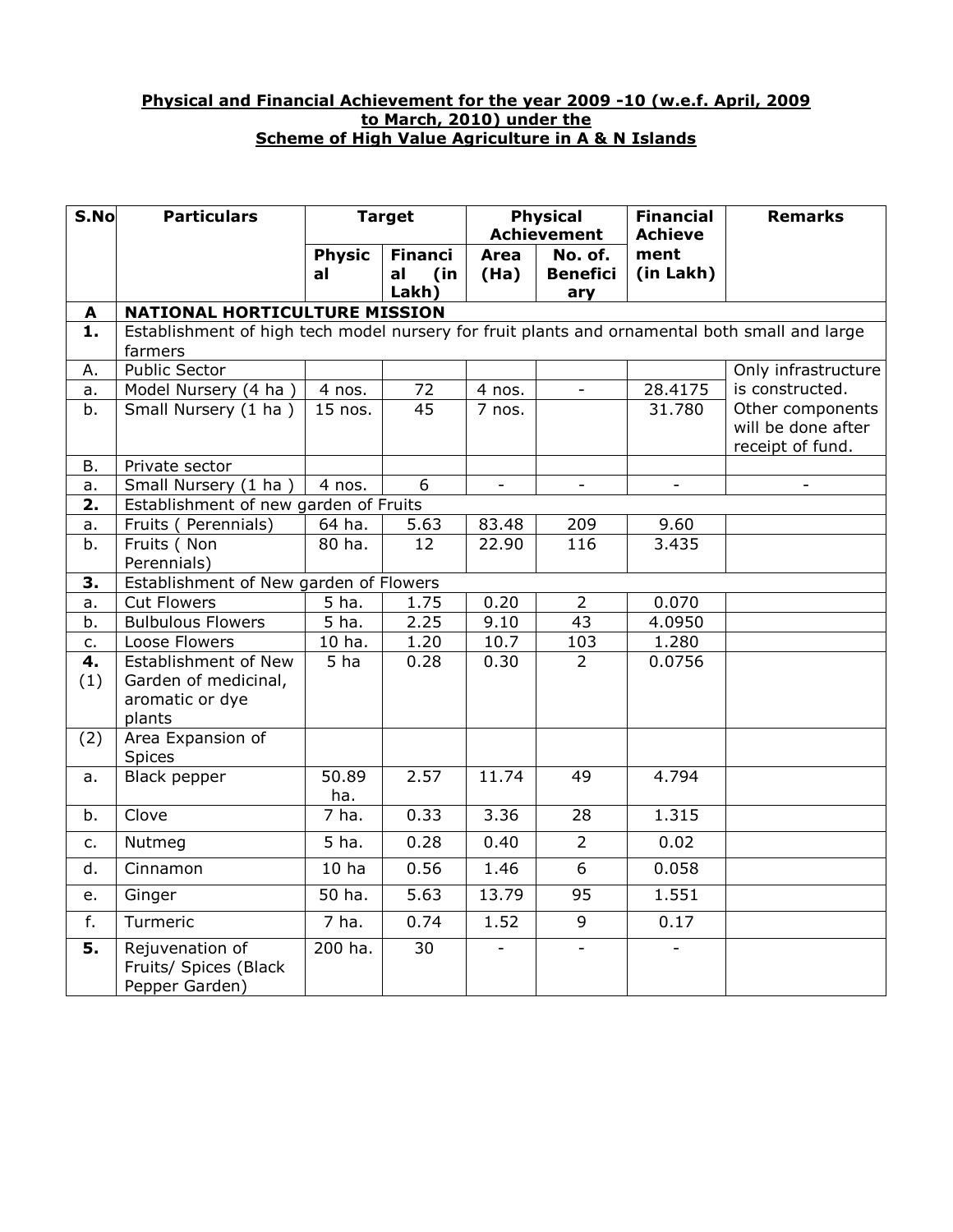| 6.      | <b>Protected Cultivation</b>                                                                                                                                                                                                                           |                                      |                 |                          |                          |                          |  |
|---------|--------------------------------------------------------------------------------------------------------------------------------------------------------------------------------------------------------------------------------------------------------|--------------------------------------|-----------------|--------------------------|--------------------------|--------------------------|--|
| a.      | Green House (Small &<br>Marginal)                                                                                                                                                                                                                      | $5$ ha.                              | 102.50          | 2.0                      | 50                       | 9.60                     |  |
| b.      | Mulching                                                                                                                                                                                                                                               | 10 ha.                               | 0.70            | 10                       | 16                       | 0.70                     |  |
| c.      | Shade net                                                                                                                                                                                                                                              | $2$ ha.                              | 1.40            | 2.0                      | 35                       | 1.398                    |  |
| d.      | Plastic Tunnel                                                                                                                                                                                                                                         | $1$ ha.                              | 0.50            | 1.0                      | $\overline{15}$          | 0.495                    |  |
| 7.      | Promotion of INM/IPM                                                                                                                                                                                                                                   | 200 ha.                              | 2.00            | 200                      | 120                      | 2.00                     |  |
| 8.      | Area to be brought<br>under Organic<br><b>Cultivation of Spices</b>                                                                                                                                                                                    | 100 ha.                              | 10              | 90                       | 142                      | 8.96                     |  |
| 9.      | Pollination support<br>through Bee Keeping                                                                                                                                                                                                             | 700 Nos.                             | 5.60            | 580                      | 580                      | 4.32                     |  |
| 10.     | Transfer of Technology                                                                                                                                                                                                                                 |                                      |                 |                          |                          |                          |  |
| a.      | Introduction of New<br>Technologies-<br>Demonstration on hi-<br>veg./<br>flowers<br>tech<br>under CA in farmers'<br>fields                                                                                                                             | 10 Nos.                              | $\overline{50}$ | 2 no                     |                          | 9.49                     |  |
| b.      | Technology awareness<br>programme                                                                                                                                                                                                                      | 11                                   | 17.0            | $\mathbf{r}$             | $\overline{\phantom{a}}$ | 17.606                   |  |
| $C_{1}$ | Domestic and<br><b>International tours</b>                                                                                                                                                                                                             |                                      |                 |                          |                          |                          |  |
|         | 1) Domestic                                                                                                                                                                                                                                            | 12                                   | 3.00            | 3 nos.                   |                          | 0.782                    |  |
|         | 2) International                                                                                                                                                                                                                                       | 5                                    | 10.00           | $\overline{\phantom{a}}$ | $\overline{\phantom{a}}$ | $\overline{\phantom{a}}$ |  |
| d.      | Study tour for farmers                                                                                                                                                                                                                                 | 2 Gp                                 | 6.00            | 2 Gr.                    | 30                       | 2.794                    |  |
| e.      | Introduction,<br>rapid<br>multiplication<br>and<br>popularization of Hort.<br>crop- Dragon<br>Fruit<br>(Hylocereus undatus)<br>with<br>emphasis<br>on<br>domestic and export<br>promotion.(Demonstra<br>tion in Govt. Farm in<br>1.0 Ha Project Based) | Project is<br>sent<br>separatel<br>y | 20.0            |                          | $\overline{\phantom{a}}$ |                          |  |
| 11.     | <b>Mission Management</b>                                                                                                                                                                                                                              |                                      | 20.75           |                          |                          | 8.41                     |  |
|         | <b>Total</b>                                                                                                                                                                                                                                           |                                      | 435.72          |                          | 1532                     | 153.141                  |  |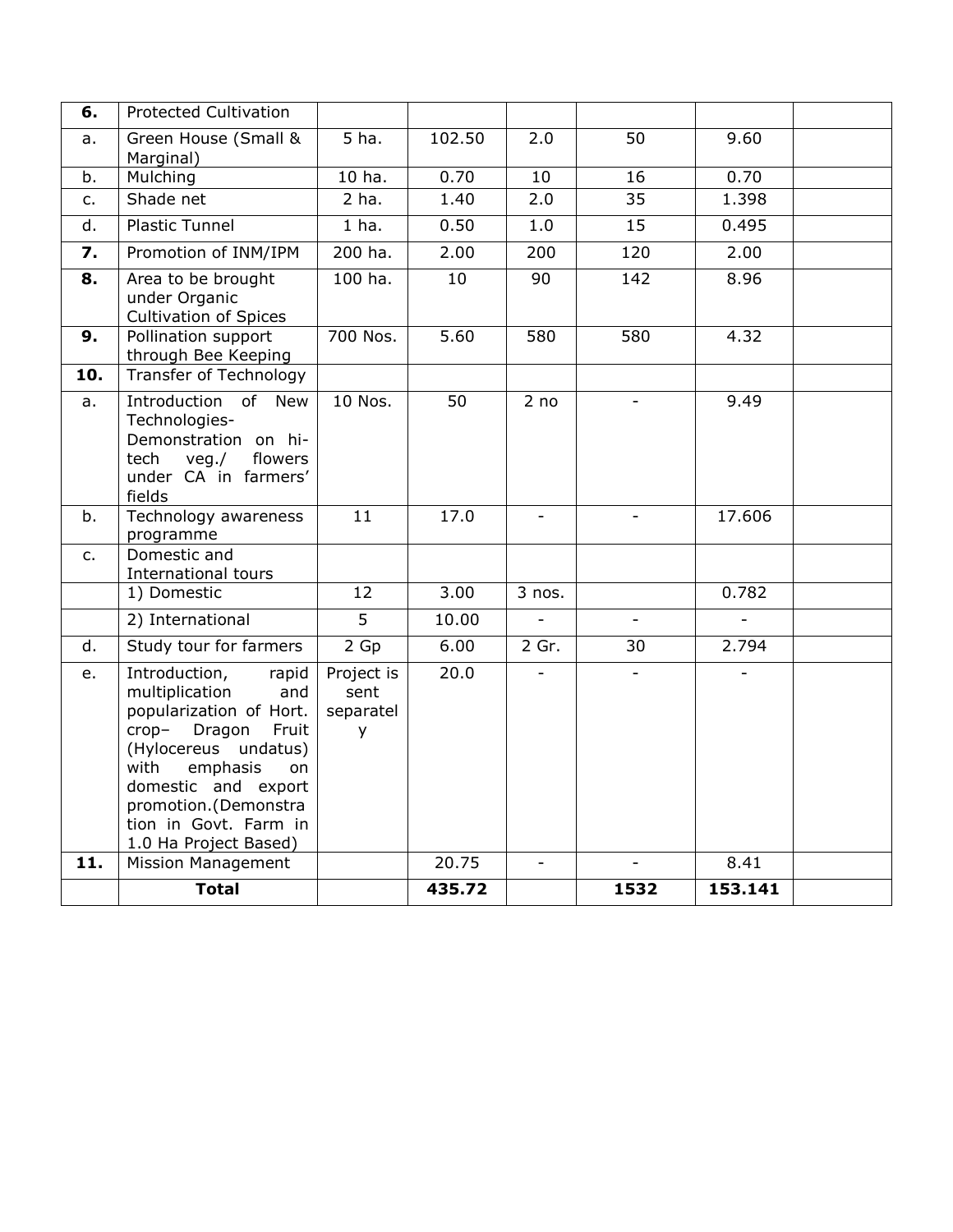## Physical and Financial Achievement for the year 2009 -10 (w.e.f April 2009 to March 2010) under the Coconut Development Board Schemes of High Value Agriculture in A & N Islands

| SO.<br><b>No</b> | <b>Particulars</b>                                                          | <b>Target</b>           |                               |                     | <b>Physical</b><br><b>Achievement</b> | <b>Financial</b><br><b>Achieve</b> | <b>Remarks</b> |
|------------------|-----------------------------------------------------------------------------|-------------------------|-------------------------------|---------------------|---------------------------------------|------------------------------------|----------------|
|                  |                                                                             | <b>Physical</b>         | <b>Financial</b><br>(in Lakh) | <b>Area</b><br>(Ha) | No. of.<br><b>Beneficiary</b>         | ment<br>(Rs. in<br>Lakh)           |                |
|                  | <b>COCONUT DEVELOPMENT BOARD SCHEMES :</b>                                  |                         |                               |                     |                                       |                                    |                |
| 1.               | <b>Demonstration Plot</b><br>adopting full package of<br>technology         | 242.20 ha               | 42.39                         | 242.20              | 366                                   | 42.39                              |                |
|                  | $2nd$ Year<br>$1st$ Year                                                    | 350 ha                  | 61.25                         | 325.00              | 385                                   | 56.88                              |                |
| $\overline{2}$   | Production Of Organic<br>manures/ Vermi-<br>Compost in cultivators<br>field | 100 nos.                | 20.00                         | 34 Nos.             | 34                                    | 6.52                               |                |
| 3.               | Cutting & Removal of<br>Disease Affected/ Senile<br>Coconut Palms           | 600 ha.                 | 30.00                         |                     |                                       |                                    |                |
| 4.               | Rejuvenation of Senile<br>Coconut Plantation.(1st<br>installment)           | 2000 ha                 | 150.00                        |                     | $\overline{\phantom{0}}$              |                                    |                |
| 3.               | Establishment of mother<br>garden for producing DXT<br>hybrid seed nuts     | Project<br><b>Based</b> | 6.00                          |                     | -                                     |                                    |                |
| 4.               | Supply of Copra dryer -<br>CDB Model or any<br>improved copra dryer         | 150 ha.                 | 15.00                         | 2 Nos.              | $\overline{2}$                        | 0.20                               |                |
| 5.               | Setting up of Integrated<br><b>Coconut Processing</b><br>Complex            | Project<br><b>Based</b> | Project<br><b>Based</b>       |                     |                                       |                                    |                |
|                  | <b>Total</b>                                                                |                         | 324.64                        |                     | 787                                   | 105.99                             |                |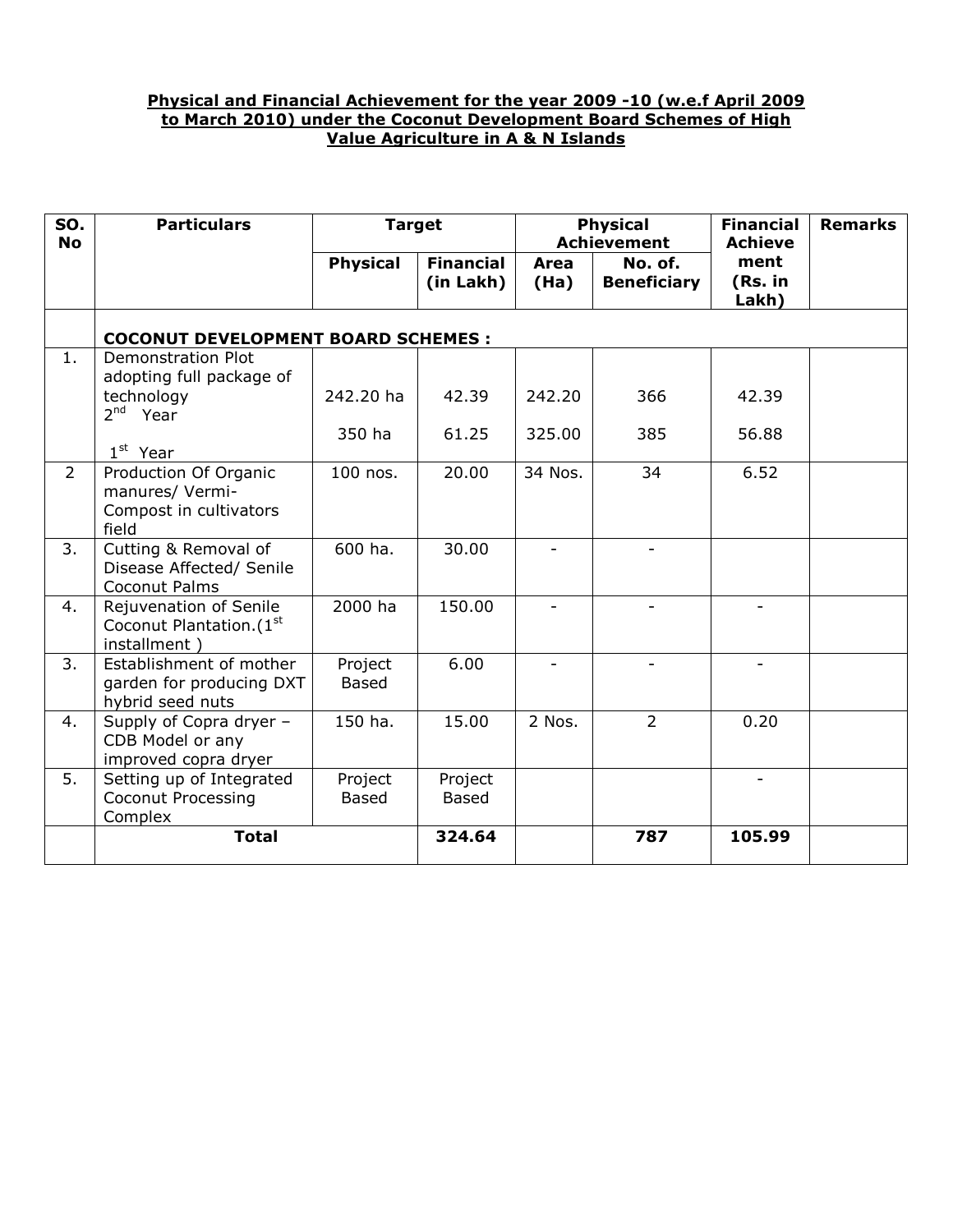## Physical & Financial Achievements for the year 2010(w.e.f April, 2010 to oct. 2010 under the Scheme of High Value Agriculture in A & N Islands

| S.No         | <b>Particulars</b>                                                                                       |                 | <b>Target</b>                 | <b>Physical</b><br><b>Achievement</b> |                                   | <b>Financial</b><br><b>Achievem</b> | <b>Remarks</b>                    |
|--------------|----------------------------------------------------------------------------------------------------------|-----------------|-------------------------------|---------------------------------------|-----------------------------------|-------------------------------------|-----------------------------------|
|              |                                                                                                          | <b>Physical</b> | <b>Financial</b><br>(in Lakh) | <b>Area</b><br>(Ha)                   | No. of.<br><b>Benefic</b><br>iary | ent<br>(in<br>Lakhs)                |                                   |
| A            | <b>NATIONAL HORTICULTURE MISSION</b>                                                                     |                 |                               |                                       |                                   |                                     |                                   |
| $\mathbf{1}$ | Establishment of high tech model nursery for fruit plants and ornamental both small and large<br>farmers |                 |                               |                                       |                                   |                                     |                                   |
| Α.           | <b>Public Sector</b>                                                                                     |                 |                               |                                       |                                   |                                     |                                   |
| a.           | Model Nursery (4 ha)                                                                                     | 1 no.           | 25                            | 1 no.                                 |                                   | 3.32                                | Committed exp.<br>Rs.18.72 Lakhs  |
| b.           | Small Nursery (1 ha)                                                                                     | 1 no.           | 6.25                          | $\overline{\phantom{0}}$              | $\overline{\phantom{a}}$          | 4.80                                | Committed exp.<br>Rs. 26.98 Lakhs |
| <b>B.</b>    | Private sector                                                                                           |                 |                               |                                       |                                   |                                     |                                   |
| a.           | Small Nursery (1 ha)                                                                                     | 2 no.           | 6.25                          | $\overline{\phantom{0}}$              | $\overline{\phantom{a}}$          | $\overline{\phantom{a}}$            | $\overline{\phantom{a}}$          |
| 2.           | Establishment of new garden of Fruits                                                                    |                 |                               |                                       |                                   |                                     |                                   |
| a.           | Fruits (Perennials)                                                                                      | 145 ha.         | 26.50                         | 21.11                                 | 60                                | 5.05                                |                                   |
| b.           | Fruits (Non<br>Perennials)                                                                               |                 |                               |                                       |                                   |                                     |                                   |
|              | i) T.C. Banana                                                                                           | 25 ha.          | 9.375                         | 7.60                                  | 55                                | 2.85                                |                                   |
|              | ii) Banana &<br>Pineapple Suckers                                                                        | 20 ha.          | 5.25                          | 1.79                                  | 10                                | 0.469                               |                                   |
| 3.           | Establishment of New garden of Flowers                                                                   |                 |                               |                                       |                                   |                                     |                                   |
| a.           | <b>Bulbulous Flowers</b>                                                                                 | 12 ha.          | 5.40                          | 0.20                                  | $\mathbf{1}$                      | 0.09                                | Committed Exp.<br>12 ha Rs. 5.40  |
| b.           | Loose Flowers                                                                                            | 20 ha.          | 2.40                          | 0.20                                  | $\overline{2}$                    | 0.024                               | 20 ha Rs. 2.40                    |
| (4)          | Area Expansion of<br><b>Spices</b>                                                                       |                 |                               |                                       |                                   |                                     |                                   |
| a.           | Black pepper                                                                                             | 115 ha          | 12.60                         | 3.05                                  | 9                                 | 0.37                                |                                   |
| b.           | Clove                                                                                                    | 16 ha.          | 1.88                          | 2.19                                  | 14                                | 0.26                                |                                   |
| c.           | Cinnamon                                                                                                 | 50 ha           | 6.0                           | 0.06                                  | 6                                 | 0.066                               |                                   |
| d.           | Ginger                                                                                                   | 40 ha.          | 5.00                          | 0.7                                   | 6                                 | 0.088                               |                                   |
| e.           | Turmeric                                                                                                 | 10 ha.          | 1.25                          |                                       | $\overline{\phantom{a}}$          | $\overline{\phantom{a}}$            |                                   |
| 5.           | Establishment of New<br>Garden - Cashew                                                                  | 150 ha.         | 18.00                         | 47.15                                 | 42                                | 5.522                               | Committed-<br>Rs.7.80             |
| 6.<br>a.     | Rejuvenation of<br>Fruits/ Spices Garden                                                                 | 50 ha.          | 7.50                          |                                       |                                   |                                     |                                   |
| b.           | Rejuvenation/<br>Replacement of senile<br>orchards of Cashew.                                            | 50 ha.          | 7.50                          |                                       |                                   |                                     |                                   |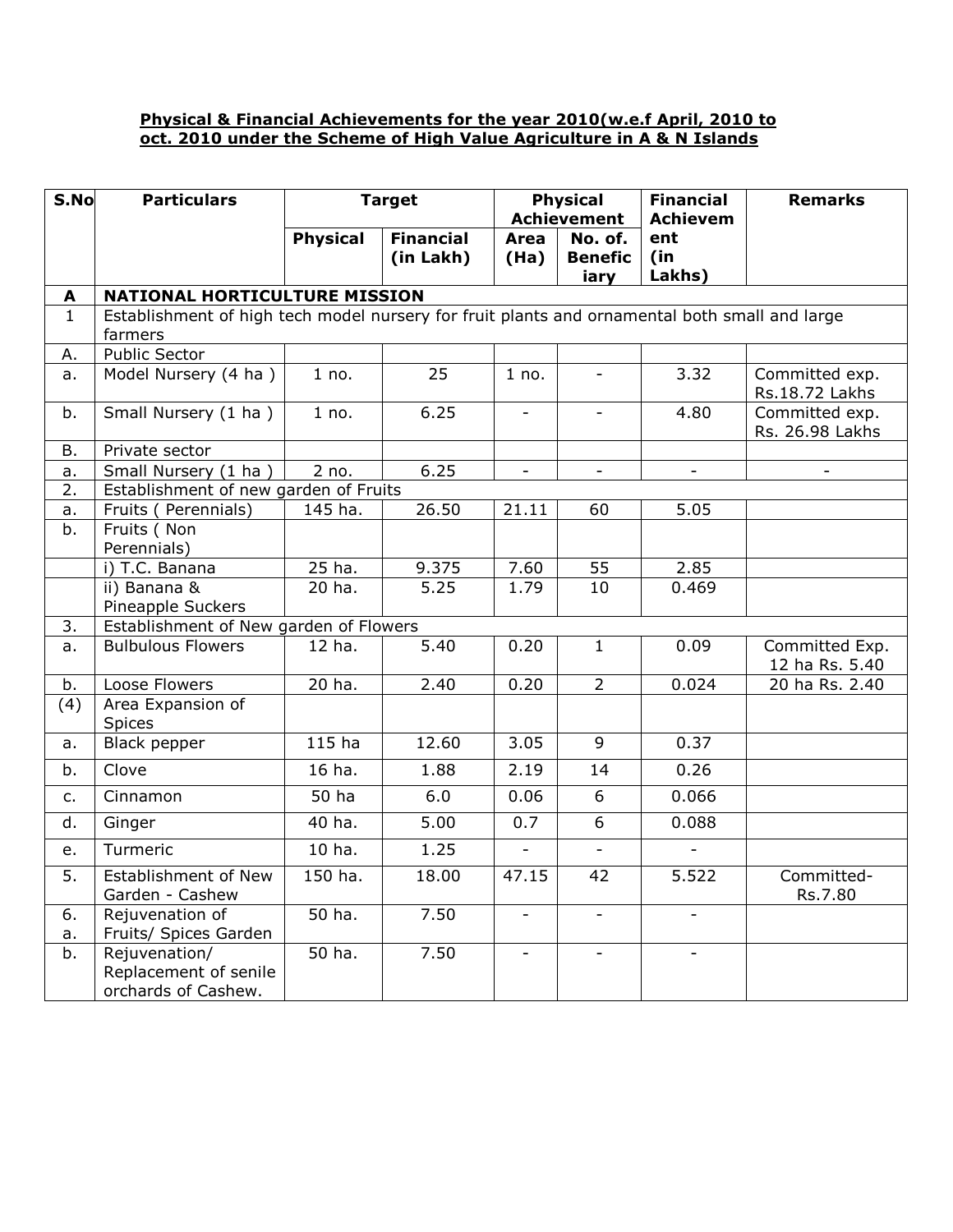Transport of Horticulture produce from Neil Island:



# Loading of vegetables and fruits from Neil Island in Motor Boat:

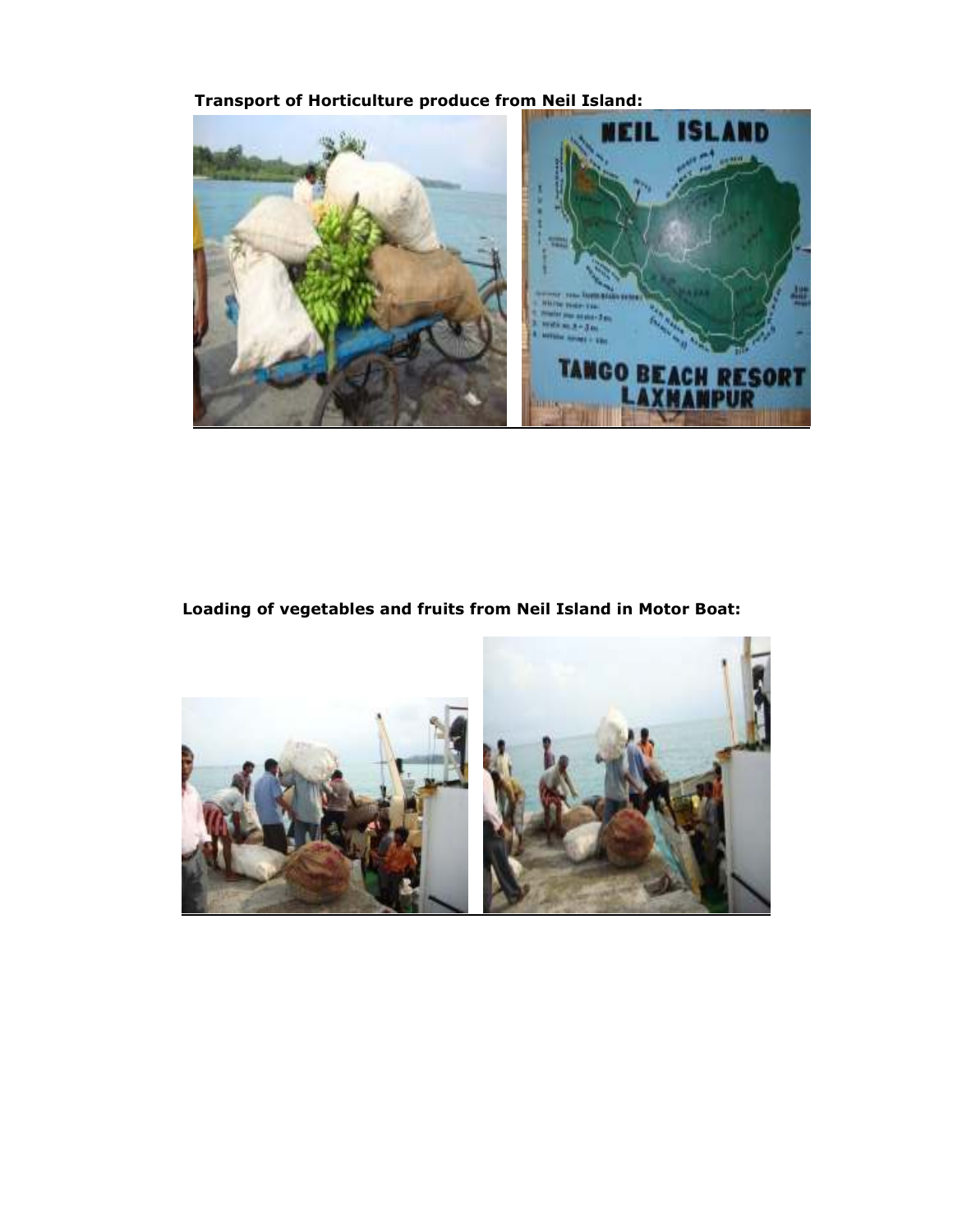

High Density Guava orchard at Neil Island of South Andaman:

Guava orchard intercrop with marigold Low cost poly house for nursery:

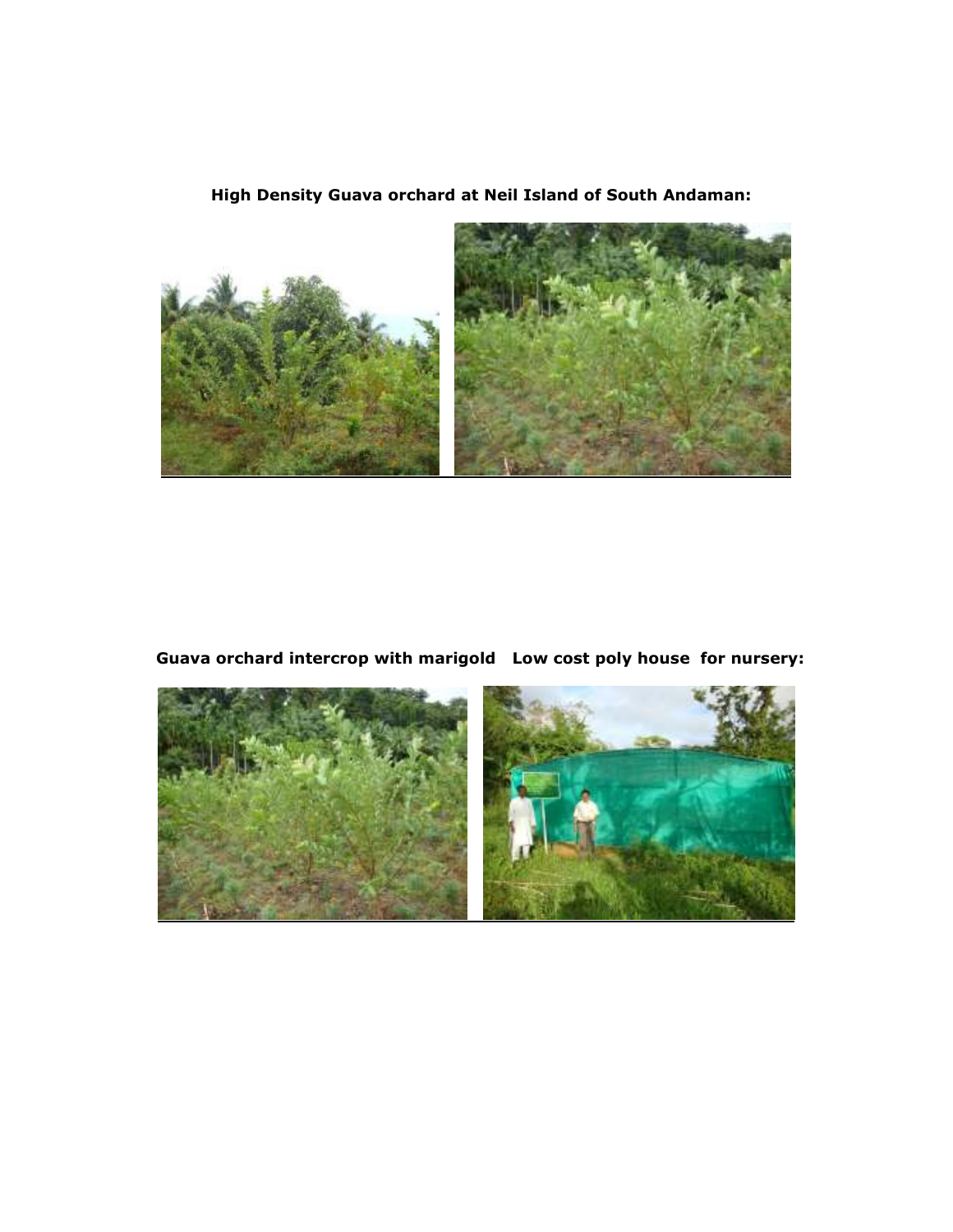Cultivation of Papaya with local germ-plasm at Neil Island and South Andaman:



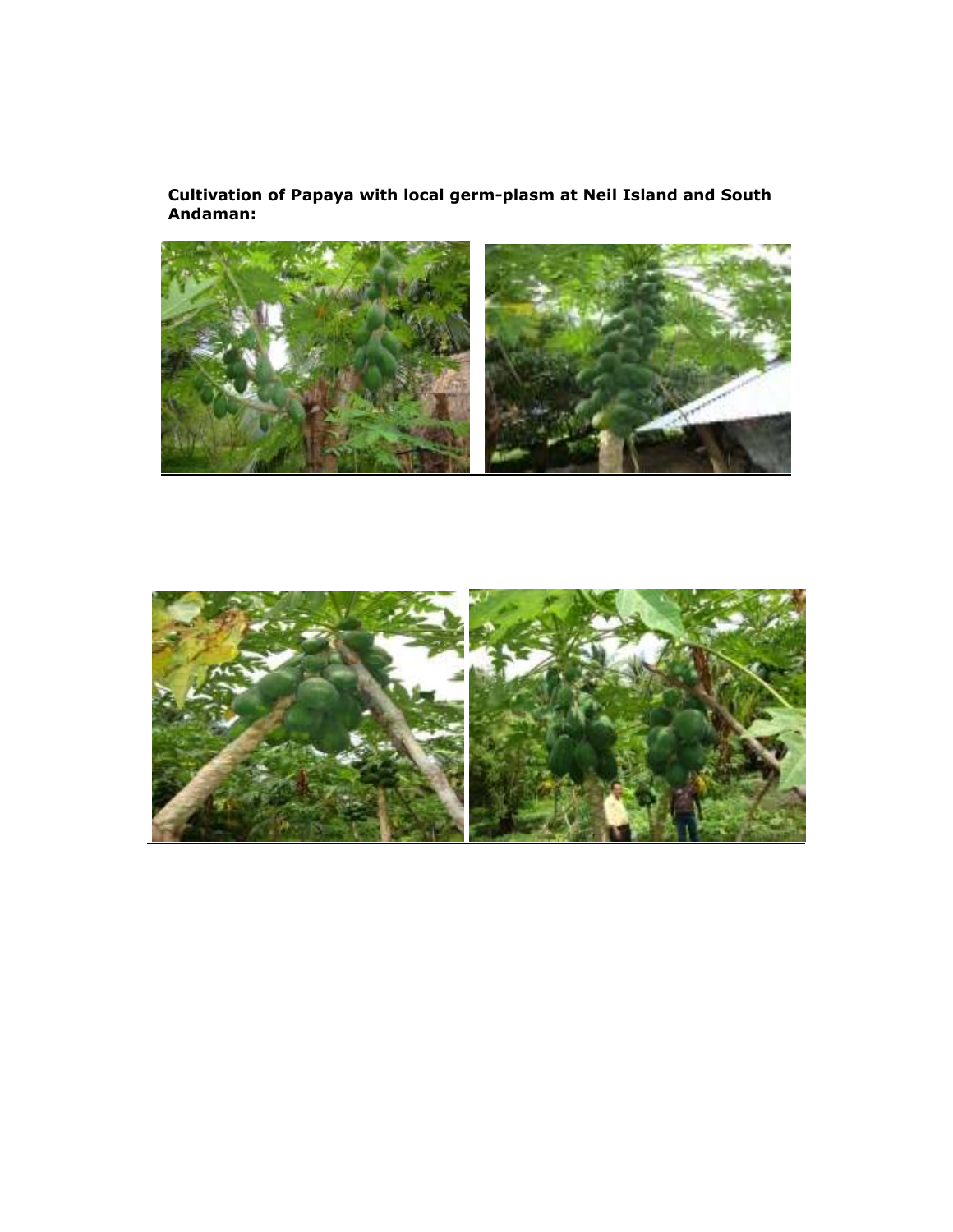Tissue Culture Banana Plantation of Var. G-9 as Sole Crop at South Andman and Mayabunder:



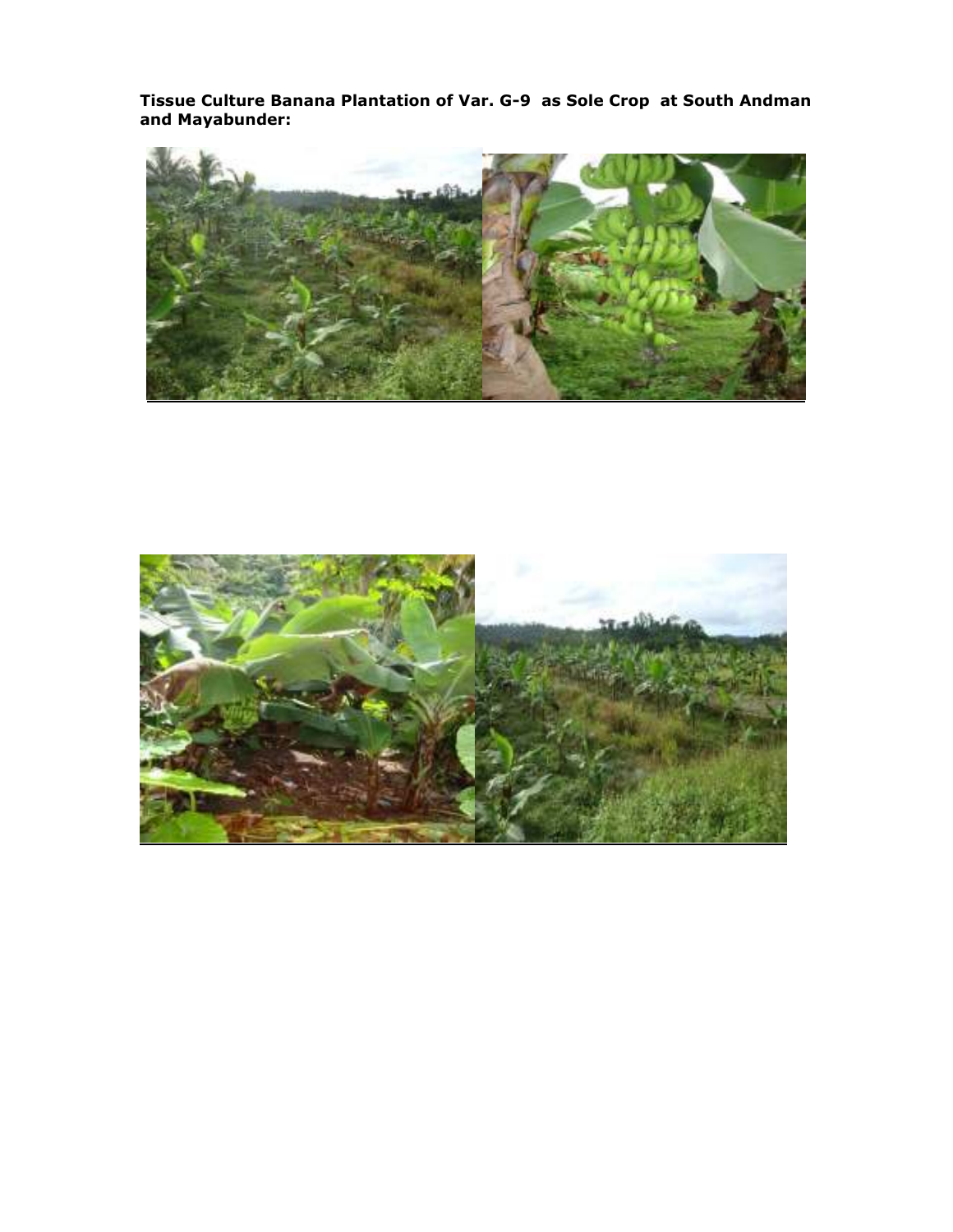Vemi Compost pit and Low Cost vermi compost unit at Rangit and Mayabunder of Andaman Island:



Vermi Compost Units and Vermi wash with Neem used liquid as pesticide:

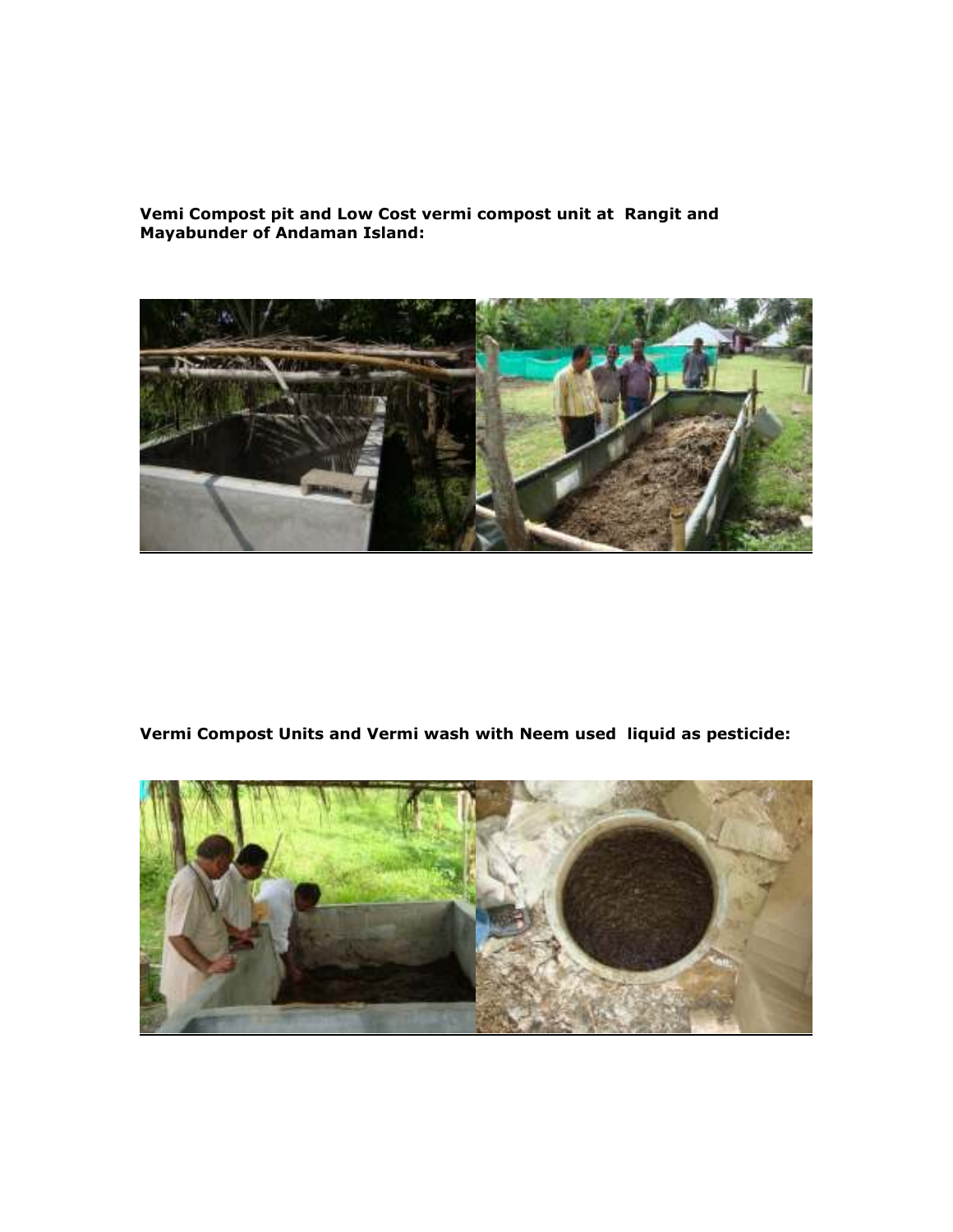Plantation of Coconut under High Value Agriculture and Productivity Improvement:



Farmer use Pheromone Trap for control of fruit fly in Coconut and mango crops:

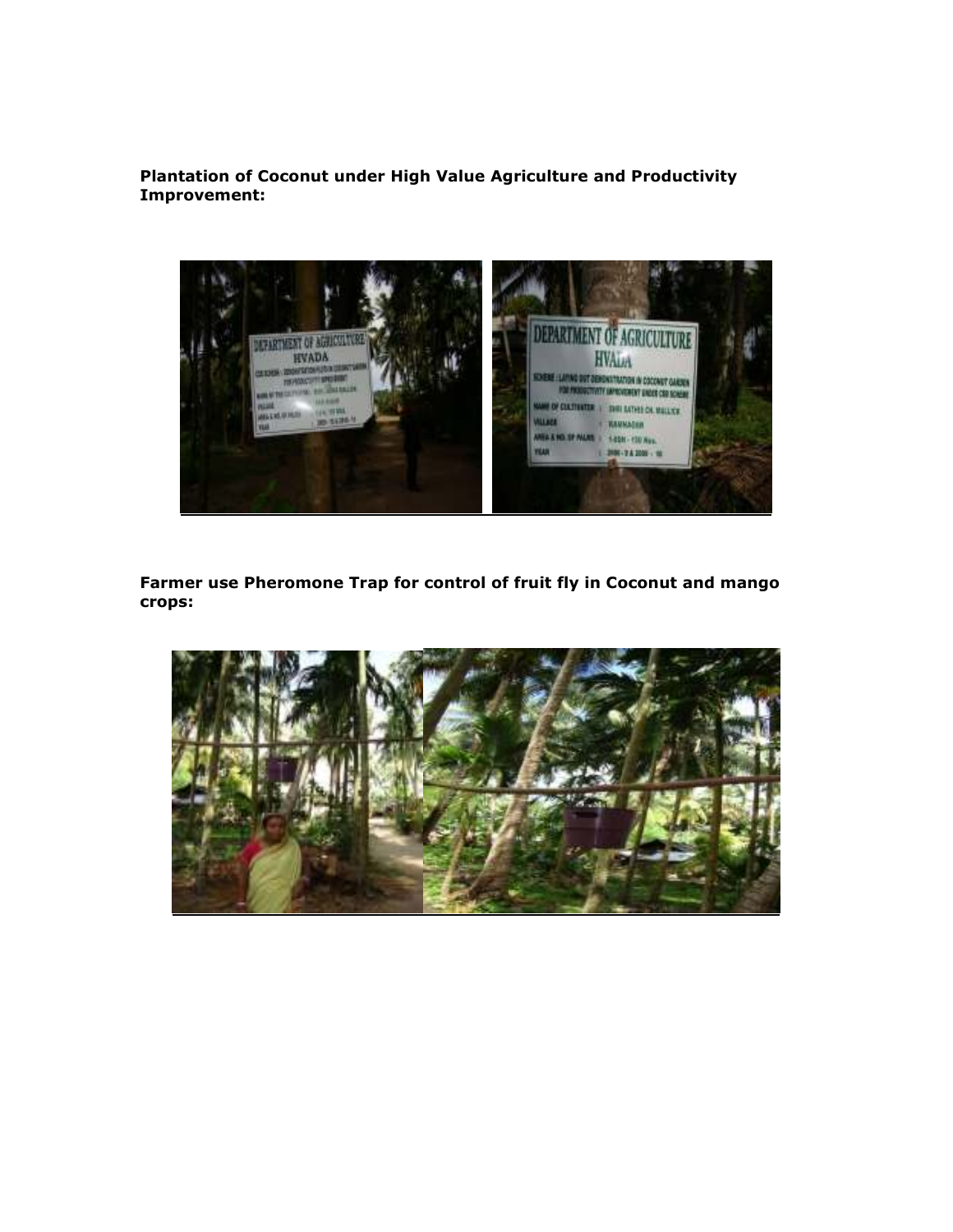A & N Islands: and Rangit.

# Mango local cultivars in fruiting at Ginger cultivation in South Andaman



# Vermi compost unit in Mayabuder area: Marigold seedling multiplied by cuttings

for plantation:

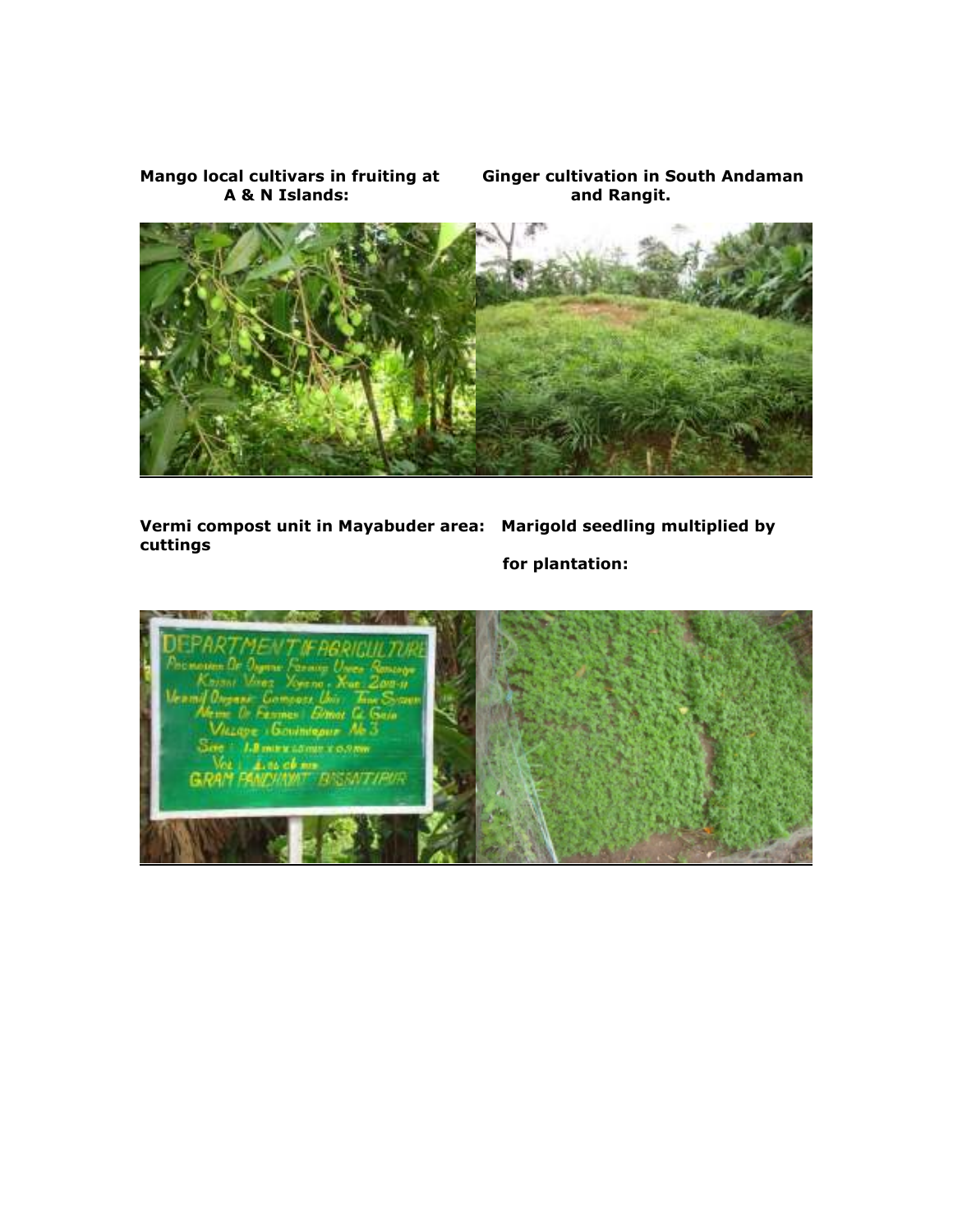Arecanut based farming system in Jartang Coconut based farming system in Jartang South Andaman: South Andaman:



Areca nut based Bari system having intercrops of banana, blackpepper and lemon

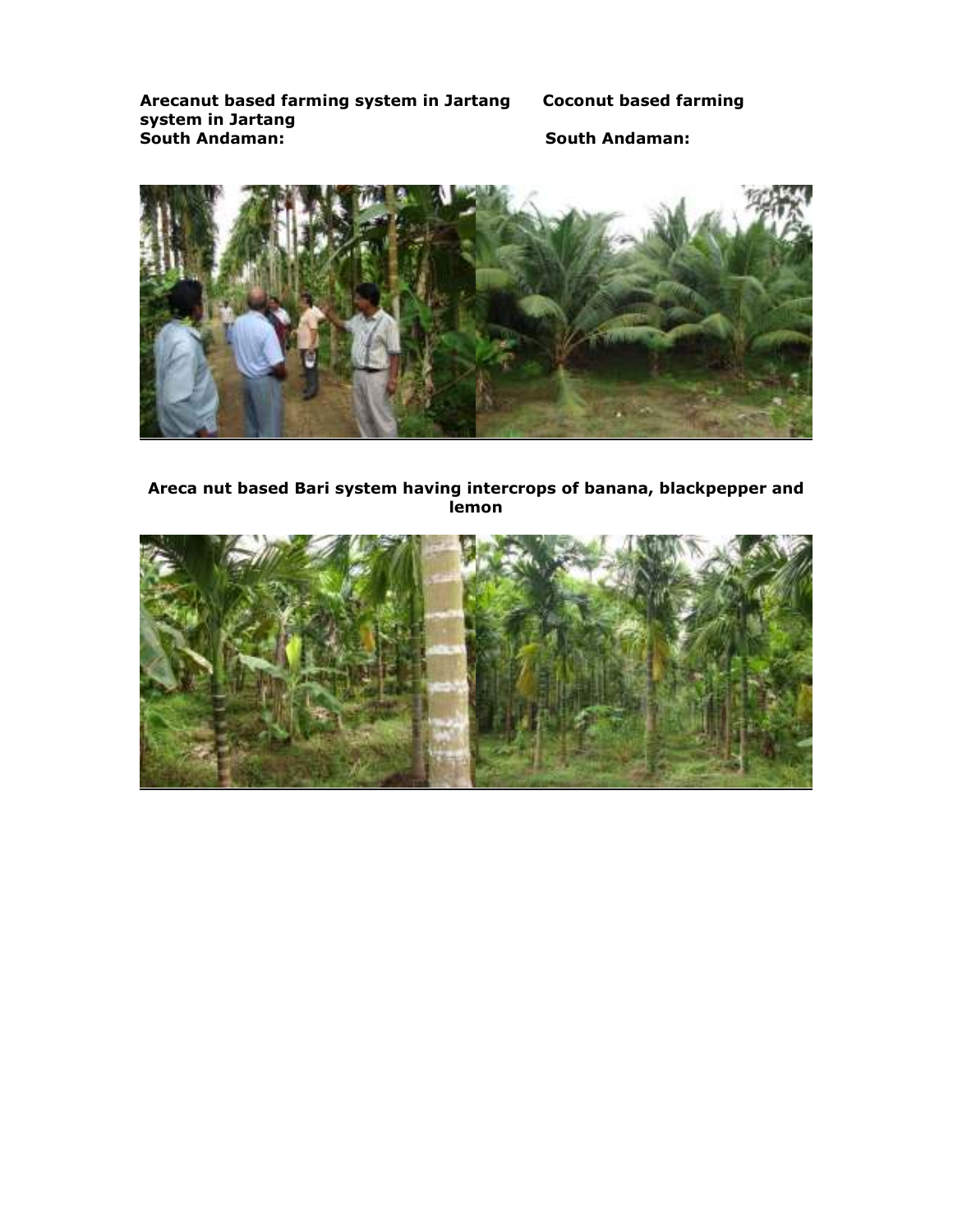Pineapple cultivation in farmer's field at Mayabunder area:



Tapioca cultivation in farmer's field Orange orchard D.Nair,Darampur

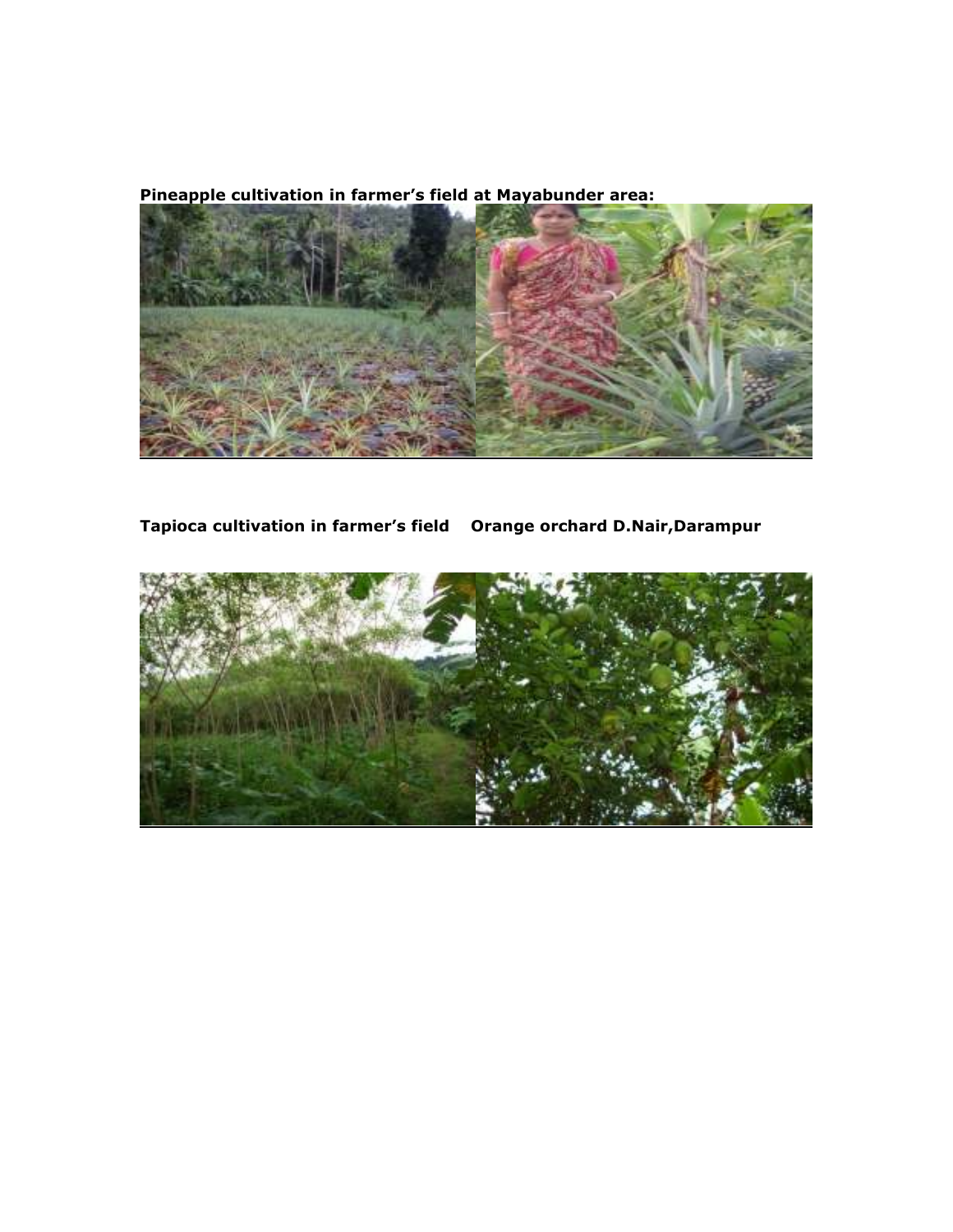Black pepper rejuvenation propgramme auliflower in low cost poly house

in South Andaman at farmer



Spices nursery and pineapple nursery at Jartang Govt. farm for distribution to the farmers:

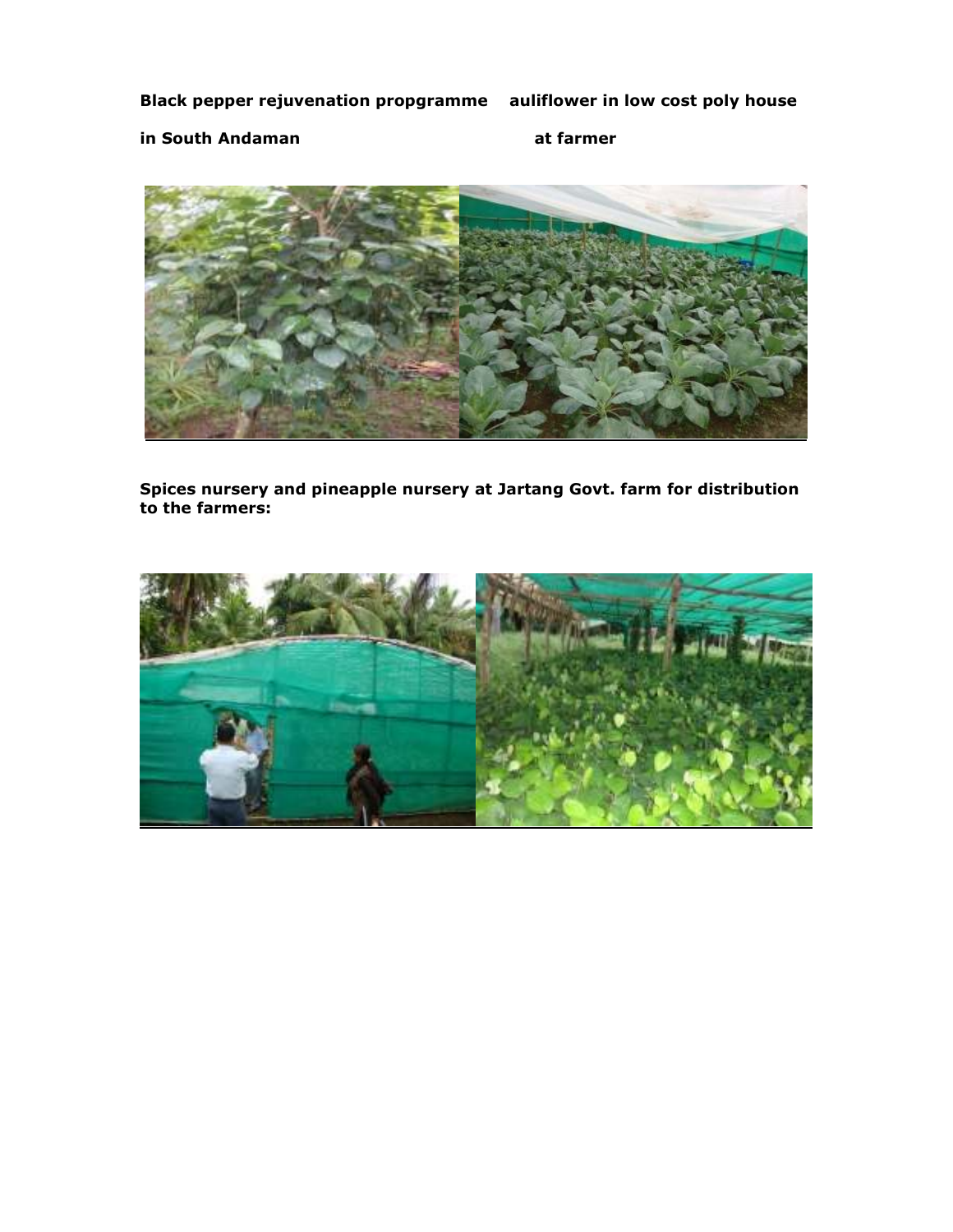Spices nursery and pineapple nursery at Jartang Govt. farm for distribution to the farmers:



# Local Banana production **Poly house for nursery at Jaratang**